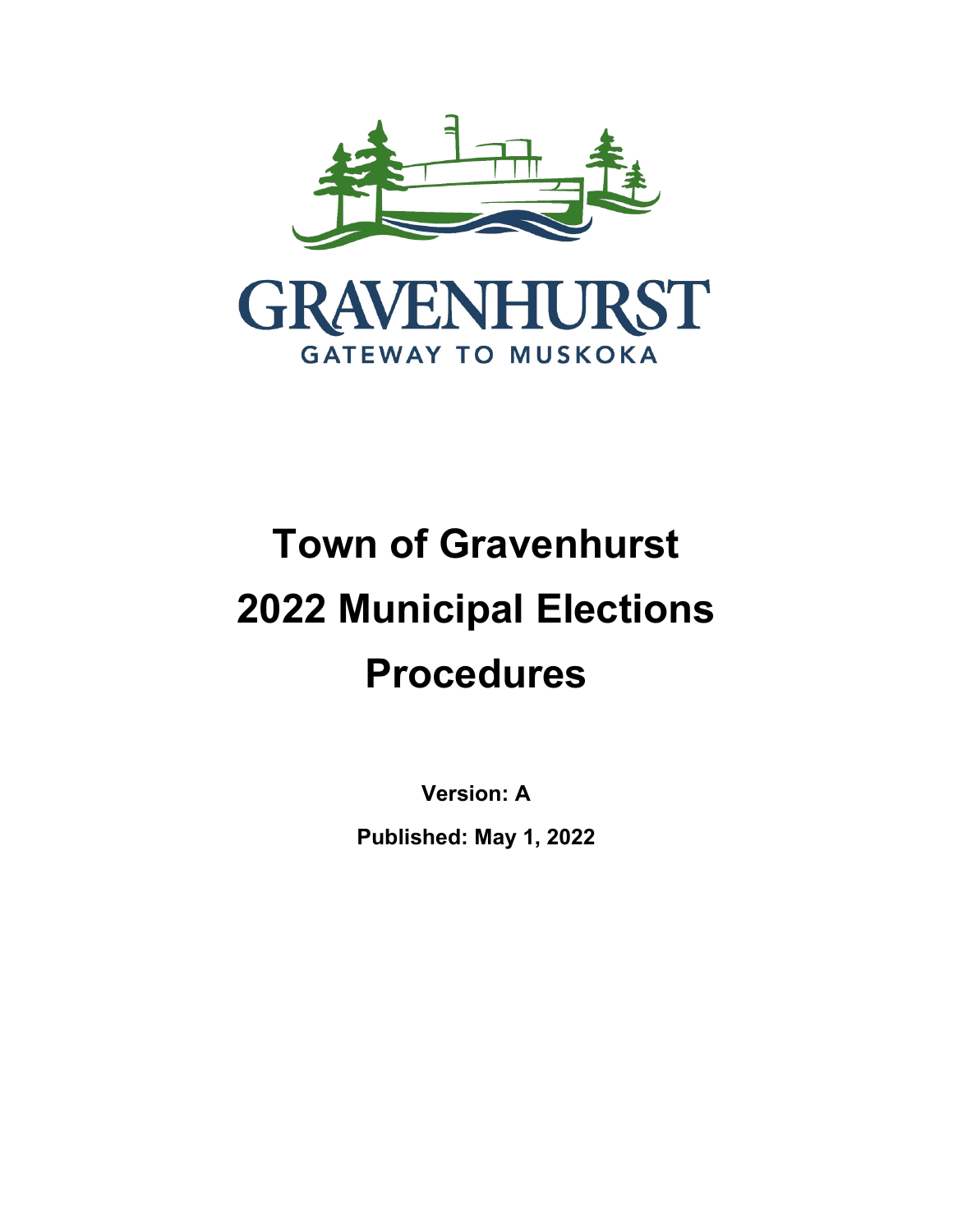## **INDEX**

| А.        |  |
|-----------|--|
|           |  |
|           |  |
| <b>B.</b> |  |
|           |  |
|           |  |
|           |  |
| $C_{1}$   |  |
|           |  |
|           |  |
|           |  |
|           |  |
|           |  |
|           |  |
|           |  |
|           |  |
|           |  |
|           |  |
|           |  |
|           |  |
|           |  |
|           |  |
|           |  |
|           |  |
| D.        |  |
|           |  |
| Е.        |  |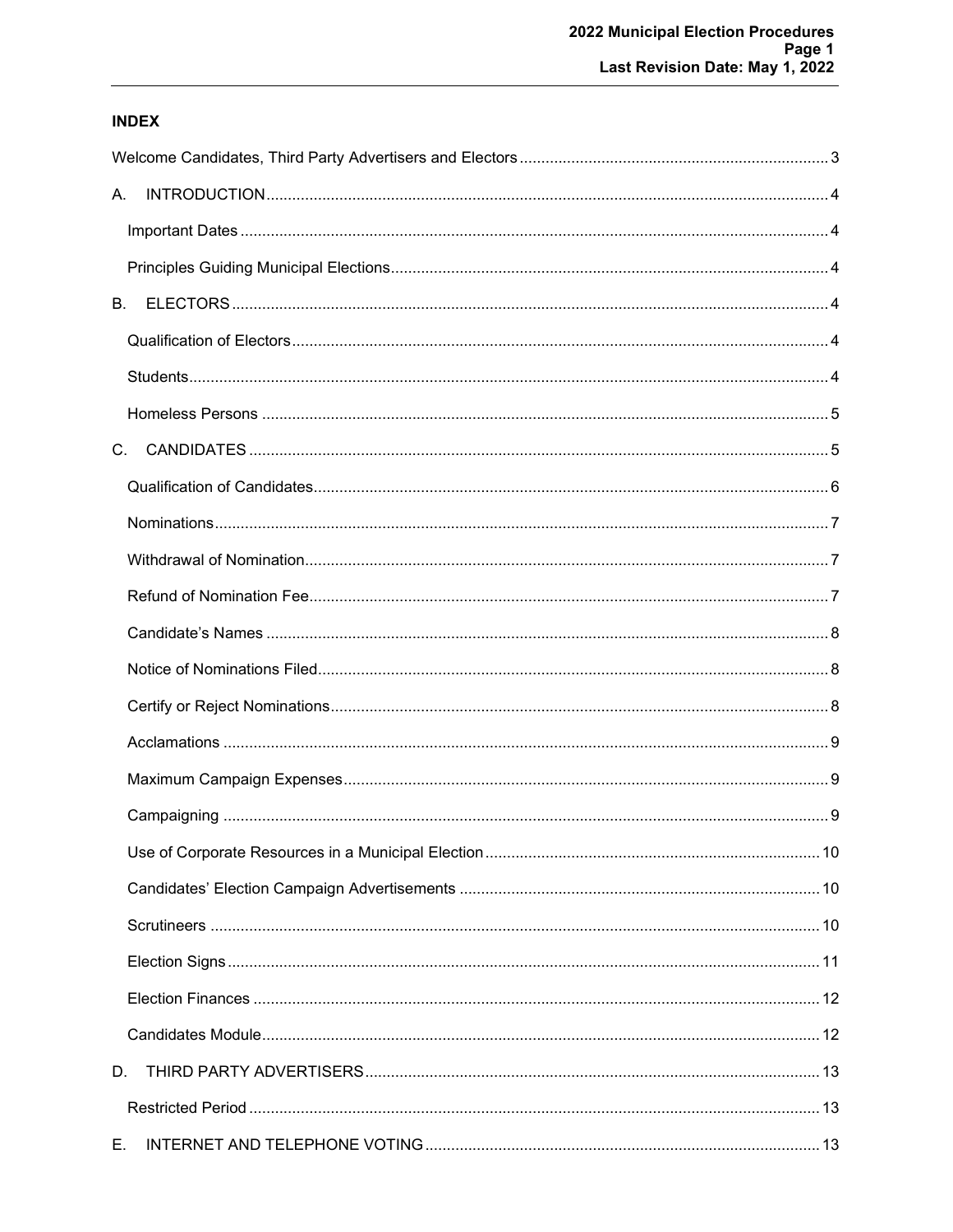| F. . |  |
|------|--|
|      |  |
|      |  |
|      |  |
| G.   |  |
|      |  |
|      |  |
|      |  |
| Н.   |  |
| L.   |  |
|      |  |
|      |  |
|      |  |
| J.   |  |
|      |  |
|      |  |
|      |  |
|      |  |
| Κ.   |  |
|      |  |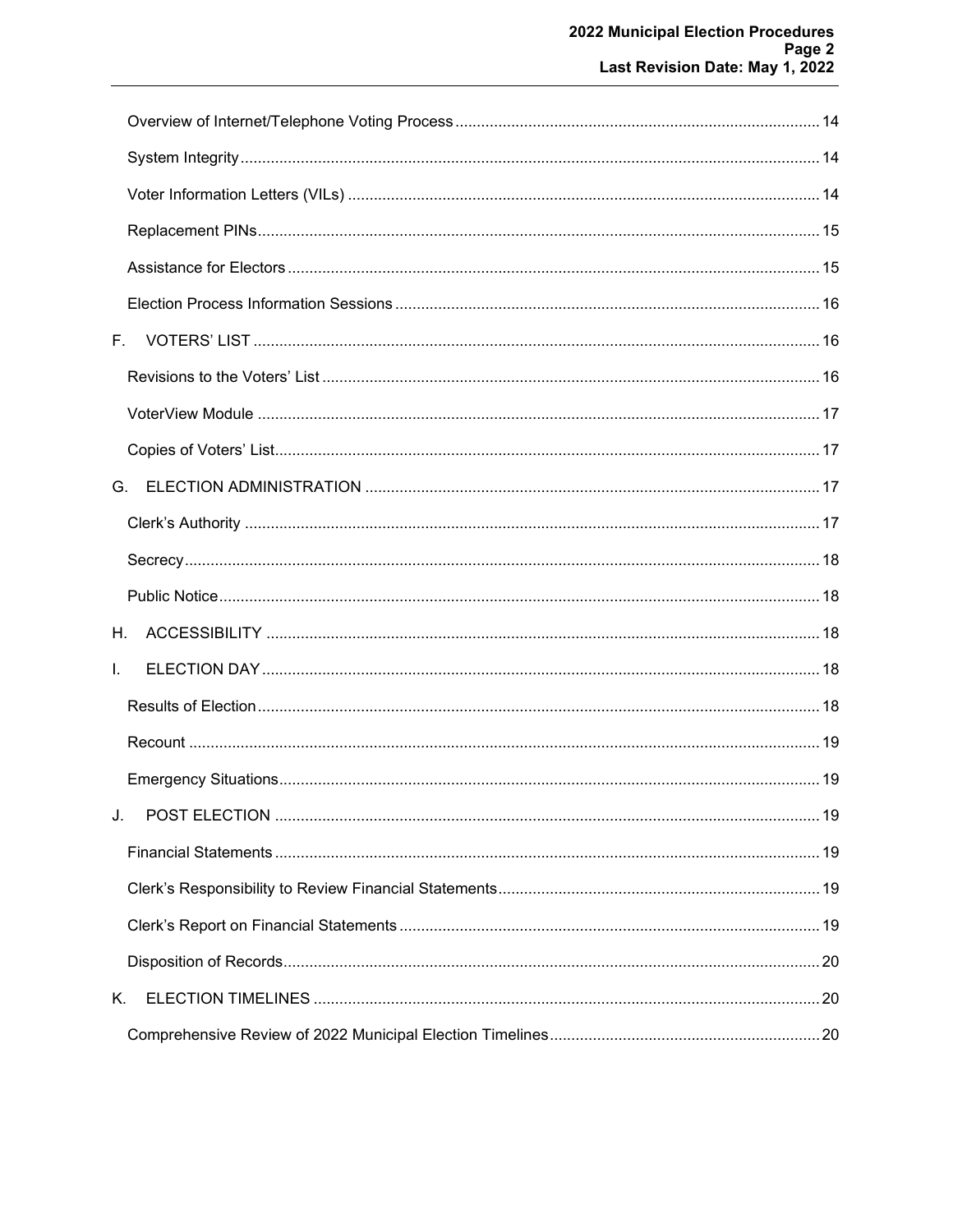## <span id="page-3-0"></span>**Welcome Candidates, Third Party Advertisers and Electors**

Municipal Elections are conducted in accordance with the *Municipal Elections Act, S.O. 1996*, as amended, hereinafter referred to as the MEA. The Town of Gravenhurst will be using an alternative voting method under s.42 of the MEA, being Internet/Telephone Voting (By-law No. 2021-029).

The procedures and forms contained in this document have been developed as required by the MEA, and will be revised as deemed necessary by the Clerk up to and including Voting Day.

Notifications of amendments to the procedures will be provided to Candidates and Third Party Advertisers using the email address provided on filed Nomination Forms and posted on the Town of Gravenhurst website [\(www.gravenhurst.ca\)](http://www.gravenhurst.ca/).

With respect to matters of policy and procedures for alternative voting methods and all other municipal election matters, the decision of the Clerk is final.

The contents of this document are intended only as a guide to certain provisions of relevant legislation and do not purport to recite all applicable statutory references. Candidates, Third Party Advertisers and electors must satisfy themselves through their own determination that they have complied with the MEA.

Questions with respect to these procedures may be directed to:

Kayla Thibeault, Clerk Town of Gravenhurst 3-5 Pineridge Gate Gravenhurst, ON P1P 1Z3

Telephone: (705) 687-3412 x2237 Facsimile: (705) 687-7016

e-mail: [kayla.thibeault@gravenhurst.ca](mailto:kayla.thibeault@gravenhurst.ca) website: [www.gravenhurst.ca](http://www.gravenhurst.ca/)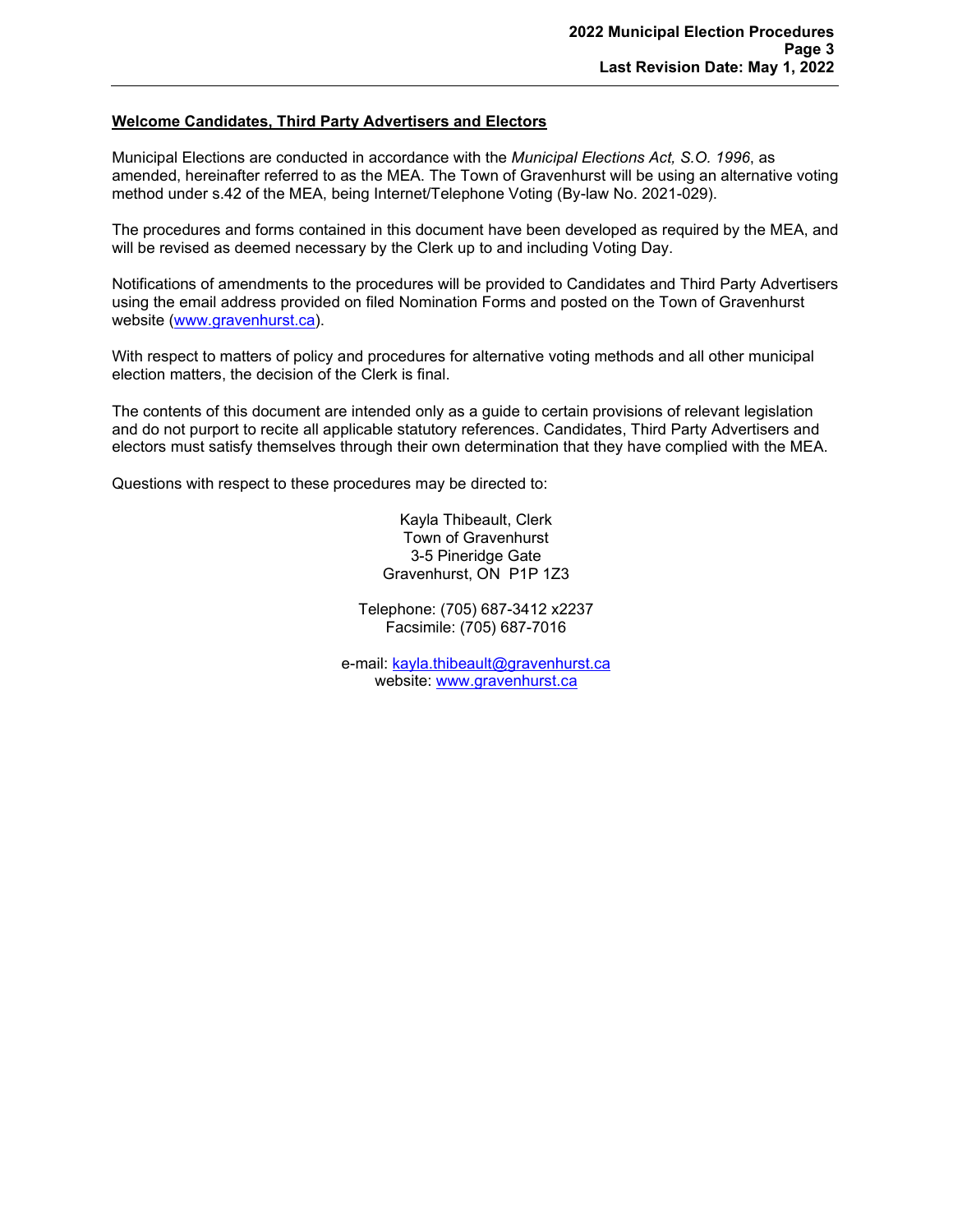## <span id="page-4-0"></span>**A. INTRODUCTION**

#### <span id="page-4-1"></span>**Important Dates**

The 2022 Municipal Election will be held on **Monday October 24, 2022,** ending at **8:00 p.m**.

Unofficial results will be posted on the Town's website at [www.gravenhurst.ca](http://www.gravenhurst.ca/) (as soon as possible after 8:00 p.m.).

The nomination period for candidates is May 2, 2022, to August 19, 2022, at 2:00 p.m. Third Party Advertisers may register from May 2, 2022, to October 21, 2022.

## <span id="page-4-2"></span>**Principles Guiding Municipal Elections**

The following principles were considered during the development of the MEA, its amendments and the planning and delivery of the 2022 Municipal Elections by Municipal agencies:

- The secrecy and confidentiality of the individual vote is paramount.
- The election should be fair and non-biased.
- The election should be accessible to the voters.
- The integrity of the process should be maintained throughout the election.
- There be certainty that the results of the election reflect the votes cast.
- Voters and candidates should be treated fairly and consistently within a municipality.

## <span id="page-4-3"></span>**B. ELECTORS**

## <span id="page-4-4"></span>**Qualification of Electors**

On Voting Day a person is qualified to be an Elector if they are:

- A Canadian citizen
- At least 18 years old
- Reside in Gravenhurst or is the owner or tenant of land in Gravenhurst, or the spouse of such person
- Not prohibited from voting because they:
	- o Are serving a sentence of imprisonment
	- o Are a corporation
	- $\circ$  Are acting as an executor or trustee or in any other representative capacity
	- o Was convicted of a corrupt practice described in Section 90(3) of the MEA

## **IT IS THE RESPONSIBILITY OF THE ELECTOR TO ENSURE THEY ARE QUALIFIED.**

Trailer owners in campgrounds are considered tenants and may therefore vote if they are entitled to use the land on Voting Day, or for at least six weeks in the year of the election. Fractional property owners are considered owners.

A tenant or owner of property under a fractional or time share contract are not entitled to vote unless the person(s) are entitled to use the land on voting day, or for a period of six weeks or more during the calendar year in which voting day of the election is held.

#### <span id="page-4-5"></span>**Students**

Students who reside away from home may vote in both places (in the municipality where they attend school and where their family resides) as long as the family residence is their permanent residence.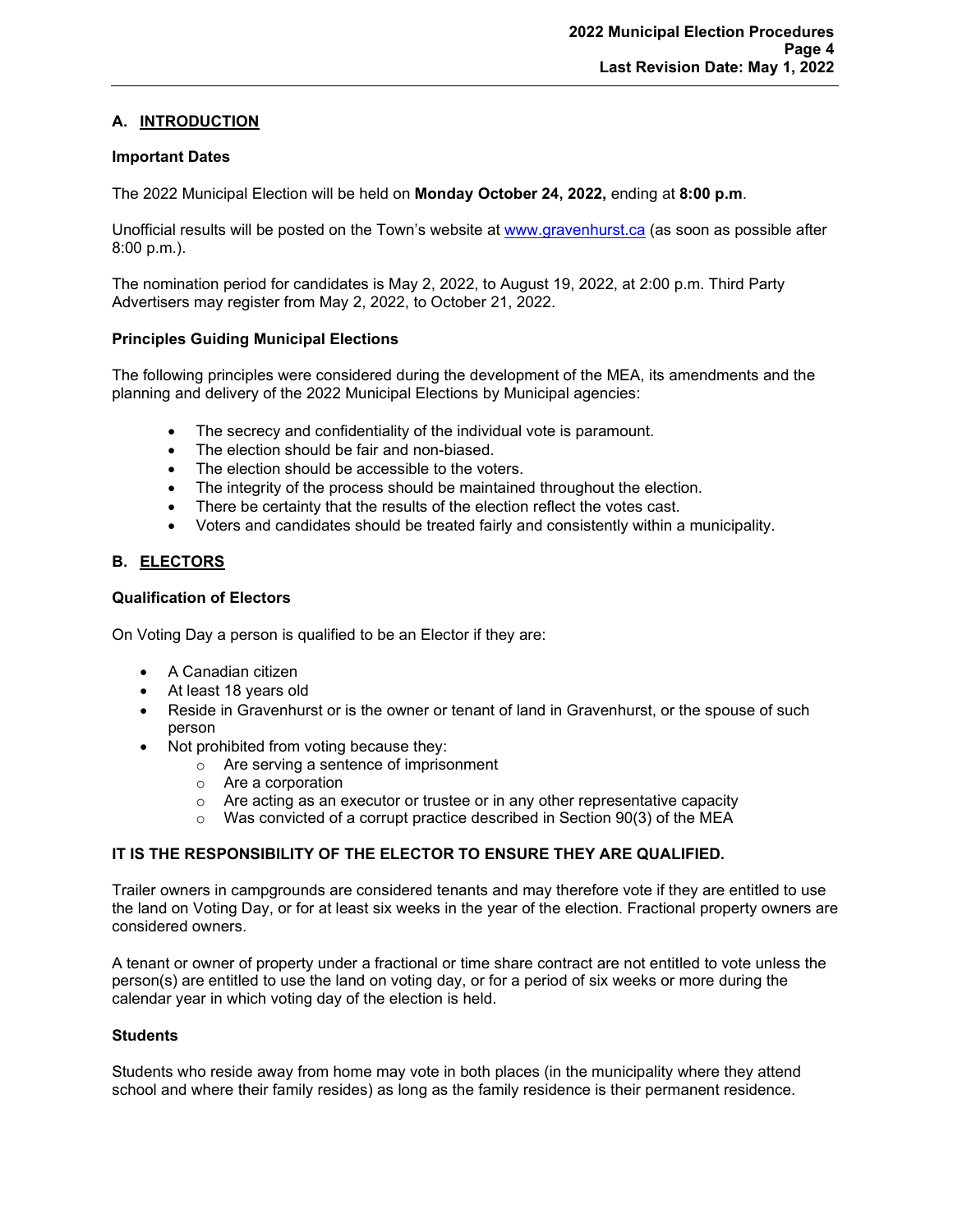## <span id="page-5-0"></span>**Homeless Persons**

Persons without a permanent residence may qualify to be added to the voters list during the revision period provided that they can identify a place within Gravenhurst where they frequently returned to eat and sleep during the five weeks preceding.

## <span id="page-5-1"></span>**C. CANDIDATES**

The following offices are to be elected in the 2022 Municipal Elections:

| <b>Municipal Councils</b>   |                                                                    |
|-----------------------------|--------------------------------------------------------------------|
| <b>Mayor</b>                | One (1) to be elected at large by all voters in the municipality   |
| <b>District Councillors</b> | Three (3) to be elected at large by all voters in the municipality |
| <b>Councillor (Ward 1)</b>  | One (1) to be elected by all voters in Ward 1                      |
| <b>Councillor (Ward 2)</b>  | One (1) to be elected by all voters in Ward 2                      |
| <b>Councillor (Ward 3)</b>  | One (1) to be elected by all voters in Ward 3                      |
| <b>Councillor (Ward 4)</b>  | One (1) to be elected by all voters in Ward 4                      |
| <b>Councillor (Ward 5)</b>  | One (1) to be elected by all voters in Ward 5                      |

| <b>School Board Trustees</b>                                                                                                                                                                                                                                                                           |                                                                                                                                                                                                                                                                                                                                                    |                                                                                                                                                                                                                                                                                                                                              |
|--------------------------------------------------------------------------------------------------------------------------------------------------------------------------------------------------------------------------------------------------------------------------------------------------------|----------------------------------------------------------------------------------------------------------------------------------------------------------------------------------------------------------------------------------------------------------------------------------------------------------------------------------------------------|----------------------------------------------------------------------------------------------------------------------------------------------------------------------------------------------------------------------------------------------------------------------------------------------------------------------------------------------|
| <b>Trillium Lakelands District</b><br><b>School Board</b>                                                                                                                                                                                                                                              | One (1) to be elected to represent the Town of Gravenhurst, Township of<br>Georgian Bay, Township of Muskoka Lakes                                                                                                                                                                                                                                 |                                                                                                                                                                                                                                                                                                                                              |
|                                                                                                                                                                                                                                                                                                        | Nominations are to be filed with the Clerk, Town of Gravenhurst                                                                                                                                                                                                                                                                                    |                                                                                                                                                                                                                                                                                                                                              |
| Simcoe Muskoka Catholic<br><b>District School Board</b><br>(Area 5)                                                                                                                                                                                                                                    | specifically:                                                                                                                                                                                                                                                                                                                                      | One (1) to be elected to represent the District of Muskoka and Parry Sound Area,                                                                                                                                                                                                                                                             |
| Town of Bracebridge<br>Town of Huntsville<br>Township of Carling<br>Township of Lake of Bays                                                                                                                                                                                                           | Township of McKellar<br>Township of Seguin<br>Town of Gravenhurst<br>Town of Parry Sound                                                                                                                                                                                                                                                           | Township of Georgian Bay<br>Municipality of McDougall<br>Township of Muskoka Lakes                                                                                                                                                                                                                                                           |
|                                                                                                                                                                                                                                                                                                        | Nominations are to be filed with the Clerk, Town of Bracebridge                                                                                                                                                                                                                                                                                    |                                                                                                                                                                                                                                                                                                                                              |
|                                                                                                                                                                                                                                                                                                        | Conseil scolaire public du Nord-Est de l'Ontario (Zone A) One (1) to be elected to represent:                                                                                                                                                                                                                                                      |                                                                                                                                                                                                                                                                                                                                              |
| Town of Bracebridge<br>Town of Huntsville<br>Municipality of Whitestone<br>Township of Carling<br>Township of Lake of Bays<br>Township of McKellar<br>Township of Seguin<br>Municipality of East Ferris<br>Township of Nipissing<br>Combined<br>Township of<br>McMurrich/Monteith<br>Township of Perry | Town of Gravenhurst<br>Town of Parry Sound<br>Township of The Archipelago<br>Township of Georgian Bay<br>Township of McDougall<br>Township of Muskoka Lakes<br>West Parry Sound Board of<br>Education<br>Municipality of Magnetawan<br>Township of Strong<br>Township of Machar<br>South River Village<br>Town of Kearny<br><b>Armour Township</b> | Township of Nipissing<br>East Parry Sound Board of Education<br>Township of Papineau-Cameron<br>Mattawan Township<br>Town of Mattawa<br><b>Calvin Township</b><br>Township of Bonfield<br>Township of Chisholm<br>Township of Joly<br>Township of Ryerson<br>Municipality of Powassan<br>Municipality of Callander<br>Village of Burks Falls |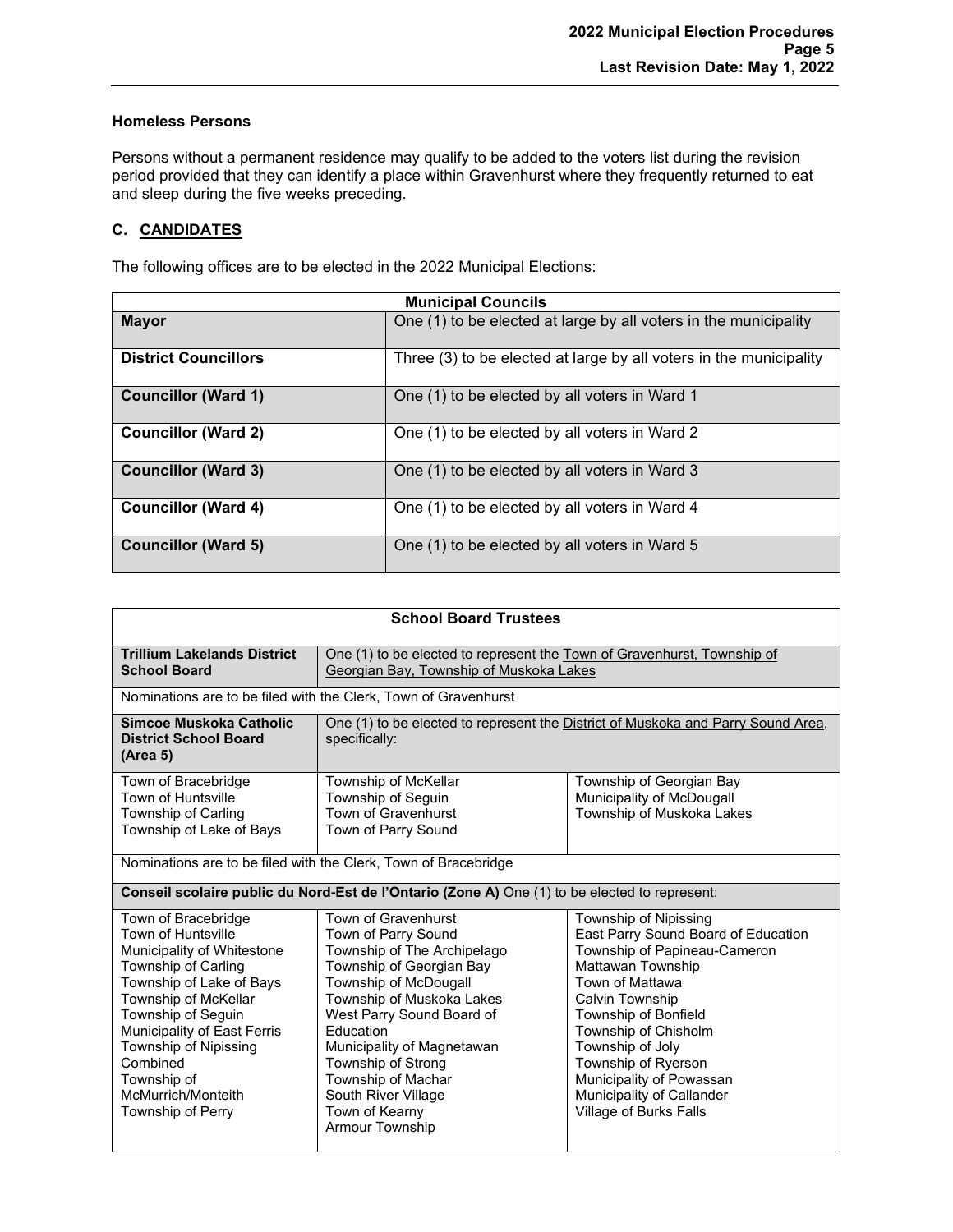Nominations are to be filed with the Clerk, Municipality of East Ferris. Each municipality located greater than 100 kilometres from the Municipality of East Ferris will receive nominations from individuals residing in their municipality.

**Conseil scolaire de district catholique Centre-Sud (#64)** One (1) to be elected to represent:

| City of Barrie                                             | Township of Lake of Bays          | Town of Penetanguishene         |
|------------------------------------------------------------|-----------------------------------|---------------------------------|
| Town of Gravenhurst                                        | Township of McKellar              | Township of Adjala-Tosorontio   |
| Town of Collingwood                                        | Township of Oro-Medonte           | Township of Adjala-Tosorontio – |
| <b>Town of Huntsville</b>                                  | Township of Seguin                | Tosorontio - CFB - Part         |
| Town of Midland                                            | Township of Springwater           | Township of Clearview           |
| Town of Parry Sound                                        | Township of Tiny                  | Township of Georgian Bay        |
| Town of Wasaga Beach                                       | City of Orillia                   | Township of McDougall           |
| Township of Carling                                        | Town of Bradford West Gwillimbury | Township of Muskoka Lakes       |
| Township of Essa                                           | Town of Gravenhurst               | Township of Ramara              |
| Township of Essa -                                         | Town of Innisfil                  | Township of Severn              |
| Essa CFB - Part                                            | Town of New Tecumseth             | Township of Tay                 |
|                                                            |                                   |                                 |
| Nominations are to be filed with the Clerk, City of Barrie |                                   |                                 |

#### <span id="page-6-0"></span>**Qualification of Candidates**

To run for an office on Council or a School Board Trustee, a candidate must be qualified on the day they file their nomination papers.

To run for **Council** (Mayor, District Councillor or Ward Councillor) the candidate must be:

- A Canadian citizen
- At least 18 years of age
- A resident of the Town of Gravenhurst or own or lease property (or be the spouse of the owner or lessee) in the Town of Gravenhurst
- Not legally prohibited from voting
- Not disqualified by any legislation from holding municipal office
- Obtain at least 25 signatures from individuals eligible to vote in Gravenhurst on the day they signed the endorsement

To run for **School Board Trustee** the person must be:

- A Canadian citizen
- At least 18 years of age
- A resident in the area of jurisdiction of the board
- Eligible to be an Elector for the school board in which the person is a candidate
- Not legally prohibited from voting
- Not disqualified by any legislation from holding office

To be a candidate in an **English-Language Public District School Board**, a candidate must:

- be a supporter of the English-language public district school board; or
- not be a supporter of any board, nor have qualified himself or herself as an Elector for a separate or French-language school board in the election

To be a candidate in an **English-Language Separate District School Board**, a candidate must be Roman Catholic who must:

- qualify as an Elector for the English-language separate district school board; or
- be a supporter (or be the spouse of a supporter) of the English-language separate district school board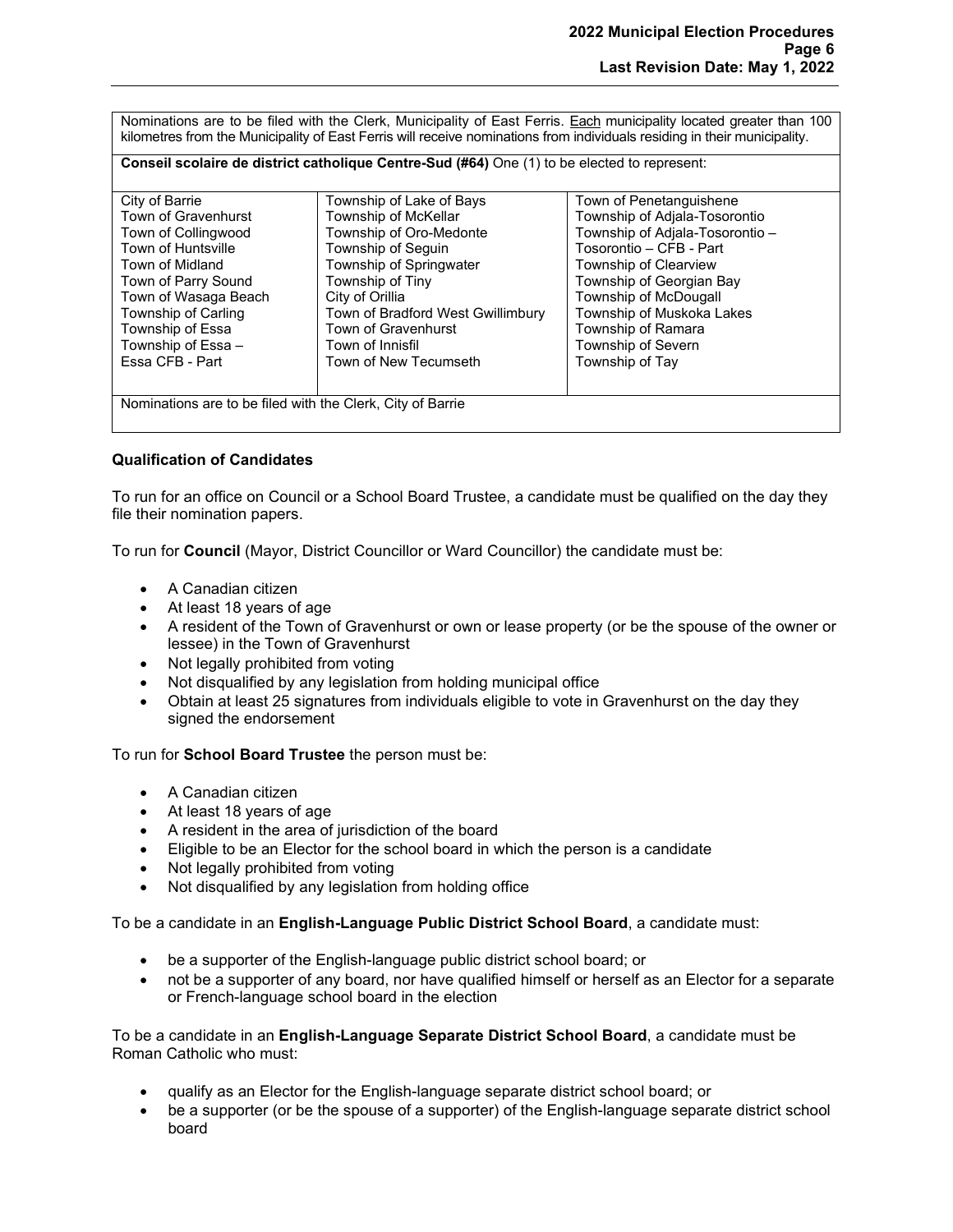To be a candidate in a **French-Language Public District School Board**, the candidate must be a French-language rights holder (see ss. 23(1) and (2) of the Canadian Charter of Rights and Freedoms for criteria) who must:

- qualify as an Elector for the French-language public district school board; or
- be a supporter (or the spouse of a supporter) of the French-language public district school board.

To be a candidate in a **French-Language Separate District School Board**, a candidate must be Roman Catholic and a French-language rights holder (see the Charter for criteria) who must:

- qualify as an Elector for the French-language separate district school board; or
- be a supporter (or the spouse of a supporter) of the French-language separate district school board.

## <span id="page-7-0"></span>**Nominations**

The Nomination Period starts on **Monday, May 2, 2022** and ends on **Friday, August 19** at **2:00 p.m**. Nomination papers will not be accepted after the deadline.

Potential Candidates and Third Party Advertisers are encouraged to make an appointment to ensure availability of staff to receive their nomination paperwork and receive the applicable resources required by the Clerk or designate. Appointments will be provided in accordance with the current public health guidelines and Town's access to municipal facilities procedures.

Nominations must be filed on the prescribed form and accompanied by the Declaration of Qualification, acceptable identification (must be valid and contain the Candidate's name, qualifying address and signature, photograph), the prescribed nomination filing fee (\$200 for the Head of Council, \$100 for all other offices), and such other documentation as required for the filing process. The filing fee is payable by cash, certified cheque, bank draft, money order or other electronic method as accepted by the municipality. A photocopy of identification will be maintained with the nomination records.

- Form Nomination Paper (Form 1)
- Form Endorsement of Nomination (Form 2)
- Form Declaration of Qualification Municipal Council Candidates
- Form Declaration of Qualification School Board Trustee Candidates
- Form Consent to Release Personal Information

If, after having filed a nomination form, a candidate wishes to file a nomination for a different office in the same election, the first nomination shall be deemed to have been withdrawn at the time the second nomination is filed. The filing fee is deemed to have been paid with the latest filing if the two nominations are for the same council/board.

#### <span id="page-7-1"></span>**Withdrawal of Nomination**

A candidate, or agent for the candidate, may withdraw their nomination by completing a physical Withdrawal of Nomination form and filing it in person with the Clerk or Deputy Clerk before 2:00 p.m., August 19, 2022. A candidate must present identification with the proper form to the election official. Withdrawal of Nomination papers will not be accepted after the deadline. If a Withdrawal of Nomination form is received by an agent, an Election Official will contact the candidate to confirm receipt of withdrawal.

Form – Withdrawal of Nomination

#### <span id="page-7-2"></span>**Refund of Nomination Fee**

A candidate is entitled to receive a refund of the nomination fee if they file their financial statements by 2:00 p.m. on March 31, 2023. If a candidate withdraws their nomination, they are still required to submit financial statements showing all contributions and expenses, including the nomination fee, from the day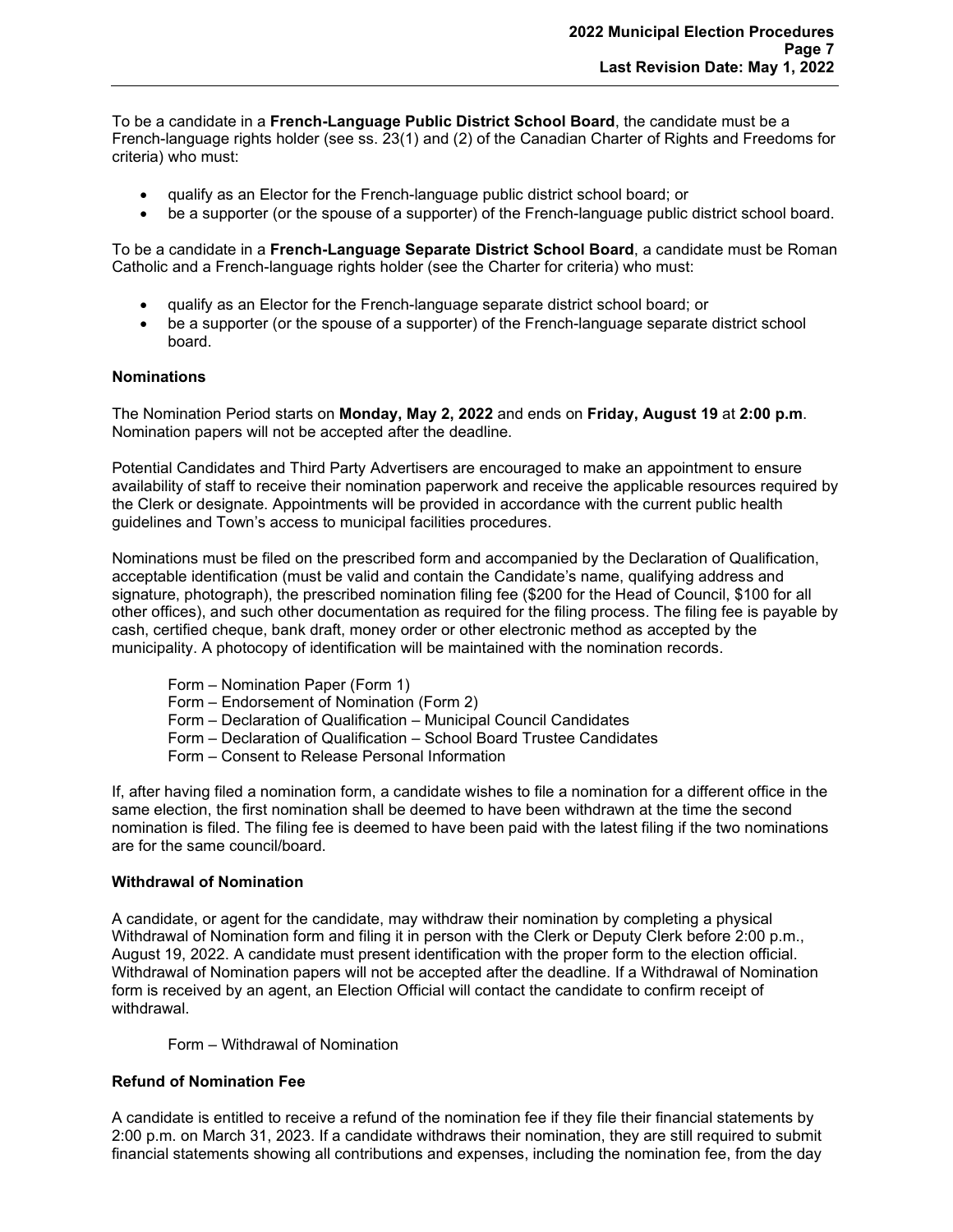they filed the nomination paper until the day they withdrew from the office. For more information regarding financial statements, see **Section J. Post-Election**.

## <span id="page-8-0"></span>**Candidate's Names**

The following rules shall apply regarding candidate's names:

- Only the names of certified candidates as confirmed on the candidate's nomination papers shall appear on the Voter Information Letter (VIL), internet or heard on the telephone voting system.
- The candidates' names shall appear on the VIL, internet or heard on the telephone system, in the format of first name then last name (e.g. John Doe), in alphabetical order, based on their surnames and in the case of identical surnames, their forenames. Middle initials shall not be used unless it is deemed necessary by the Clerk.
- If the candidate wishes, and the Clerk agrees, another name that the candidate also uses may be used instead of or in addition to their legal name (e.g. Bill instead of William).
- No reference to a candidate's occupation, degree, title, honour or decoration shall appear in the VIL, internet or heard on the telephone system.
- If the surnames of two or more candidates for an office are identical, or in the Clerk's opinion so similar to cause possible confusion, every candidate's qualifying address shall appear or heard under their name or an alternative option to clarifying as determined by the Clerk.

## <span id="page-8-1"></span>**Notice of Nominations Filed**

A list of nomination papers filed (non-certified) will be amended and posted on the Town of Gravenhurst website as soon as possible after filing.

Form – Nomination Papers Filed (non-certified)

#### <span id="page-8-2"></span>**Certify or Reject Nominations**

It is the responsibility of the candidate to ensure they meet all of the qualifications and file proper nomination papers, prior to 2:00 p.m. on August 19, 2022.

Under the MEA, the Clerk is required to reject or certify nominations of candidates. On or prior to 4:00 p.m. on August 22, 2022, the Clerk will examine each nomination filed and, if satisfied the person is qualified to be nominated and that the nomination complies with the MEA, the Clerk will certify the nomination paper. The Clerk may consider the following criteria in their decision to reject or certify individual nominations:

- The candidate has refused or declined to provide proof of qualification or identification suitable to the Clerk.
- The candidate does not satisfy the requirements of the MEA, as amended (the candidate is not qualified to hold office or is otherwise prohibited by law from being nominated).
- The nomination form is not complete in its entirety, or the prescribed filing fee has not been paid.
- The candidate's name does not appear on the Voters' List.
- The necessary financial statement was not filed for any office in the previous regular election or any new election in which the individual may have been a candidate.

There may be other circumstances in which the candidate is disqualified from being nominated or elected other than those identified above. It is the responsibility of each candidate to ensure that they are not disqualified from being nominated for the office.

If not satisfied, the Clerk will reject the nomination and, as soon as possible, give notice to the person who sought to be nominated and to all other candidates for that office. The Clerk's decision to certify or reject a nomination is final.

Once the nomination is certified, the candidate's name will be placed on the ballot unless the name is removed by a Court Order.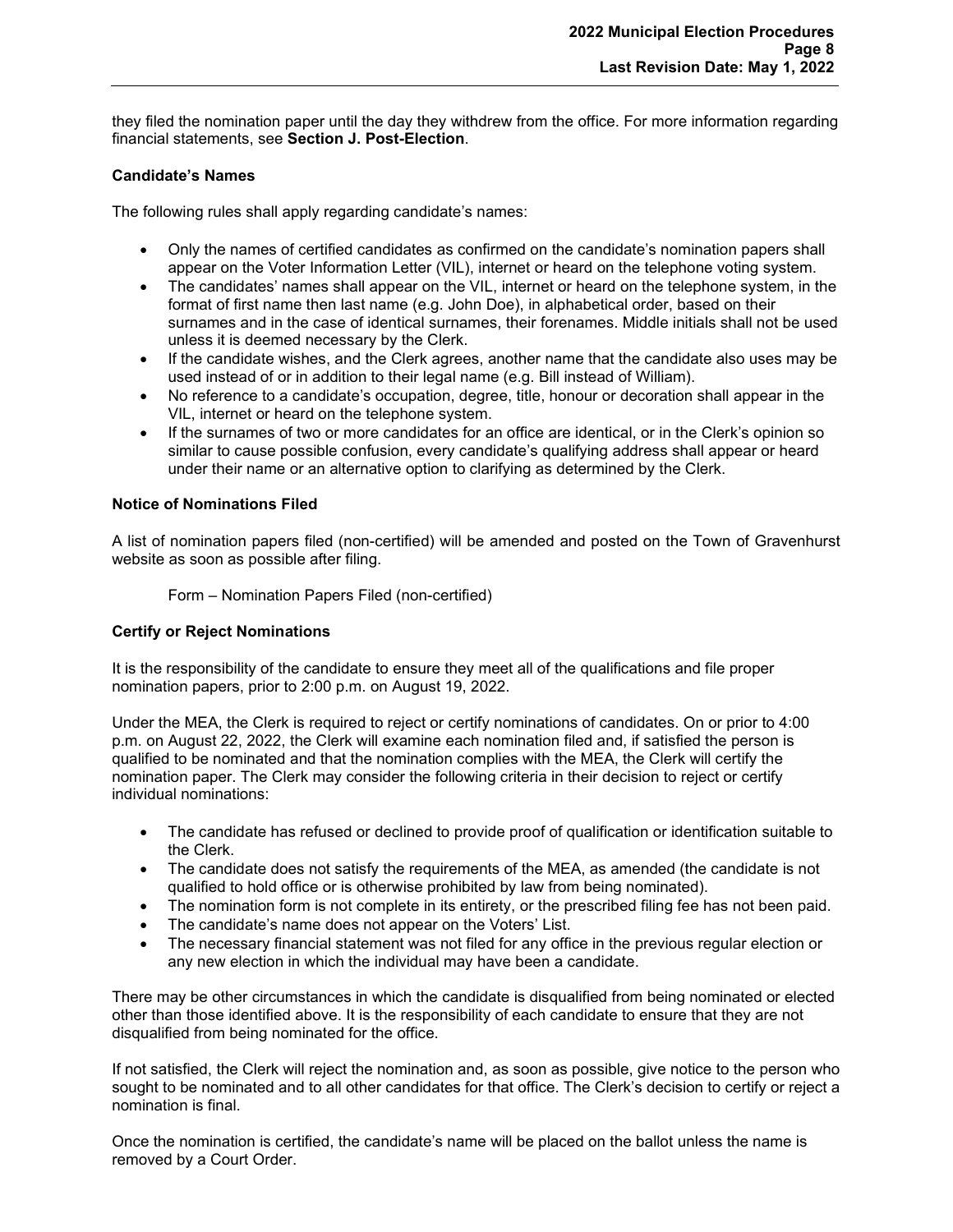The list of certified candidates will be published in the local newspaper and will be posted on the Town of Gravenhurst website upon certification by the Clerk.

Form – List of Certified Candidates

#### <span id="page-9-0"></span>**Acclamations**

Candidates will be declared as acclaimed on August 22, 2022, after 4:00 p.m., if the number of certified candidates for an office is the same or less than the number to be elected.

Form – Declaration of Acclamation to Office

#### <span id="page-9-1"></span>**Maximum Campaign Expenses**

Upon filing of Nomination Papers, candidates will be provided with an estimate of campaign spending limits using the number of Electors on nomination day for each respective office from the previous election. Maximum campaign expenses for the various offices are based on the voters' list and calculations outlined within the MEA and associated Regulations.

Form – Estimated Campaign Spending Limits - Candidate Form – Estimated Campaign Spending Limits - Registered Third Party

For general contributions, calculations are as follows:

| Mayor                       | \$7,500 plus 85 cents for each Elector entitled to vote for the office |
|-----------------------------|------------------------------------------------------------------------|
| District and Town Council   | \$5,000 plus 85 cents for each Elector entitled to vote for the office |
| <b>School Board Trustee</b> | \$5,000 plus 85 cents for each Elector entitled to vote for the office |

There are also adjusted limits based on the categories of who contributes, including the candidate's or their spouse of the candidate's own election campaign. These various specifications are listed within the MEA and associated Regulations.

No later than September 26, 2022, the Clerk shall provide each candidate, via email, with a certificate of maximum campaign expenses that can be incurred. This rate will be based on the Voters' List as it exists on September 15, 2022.

Form – Certificate of Maximum Campaign Spending Limits - Candidate Form – Certificate of Maximum Campaign Spending Limits - Registered Third Party

#### <span id="page-9-2"></span>**Campaigning**

#### Prohibition of Canvassing / Advertising at Voting Locations

The MEA provides that while an elector is in a voting location (election help centre), no one shall attempt, directly or indirectly, to influence how the elector votes and that no one shall display a candidate's campaign material or literature in a voting location. No campaign material, literature or advertising of any nature whatsoever of any candidate in the election shall be displayed at, or within an election help centre or municipal facility. This includes the entire building property and the parking lots. Campaign materials or literature of any nature found in these locations will be immediately removed and disposed of without notice.

The Clerk at their sole discretion may provide an exemption to the above prohibition for applicable municipal facilities. The discretion will be provided in writing.

#### Right of Entry for Campaigners

Campaigners shall have access to rented premises, condominiums and co-operative housing units: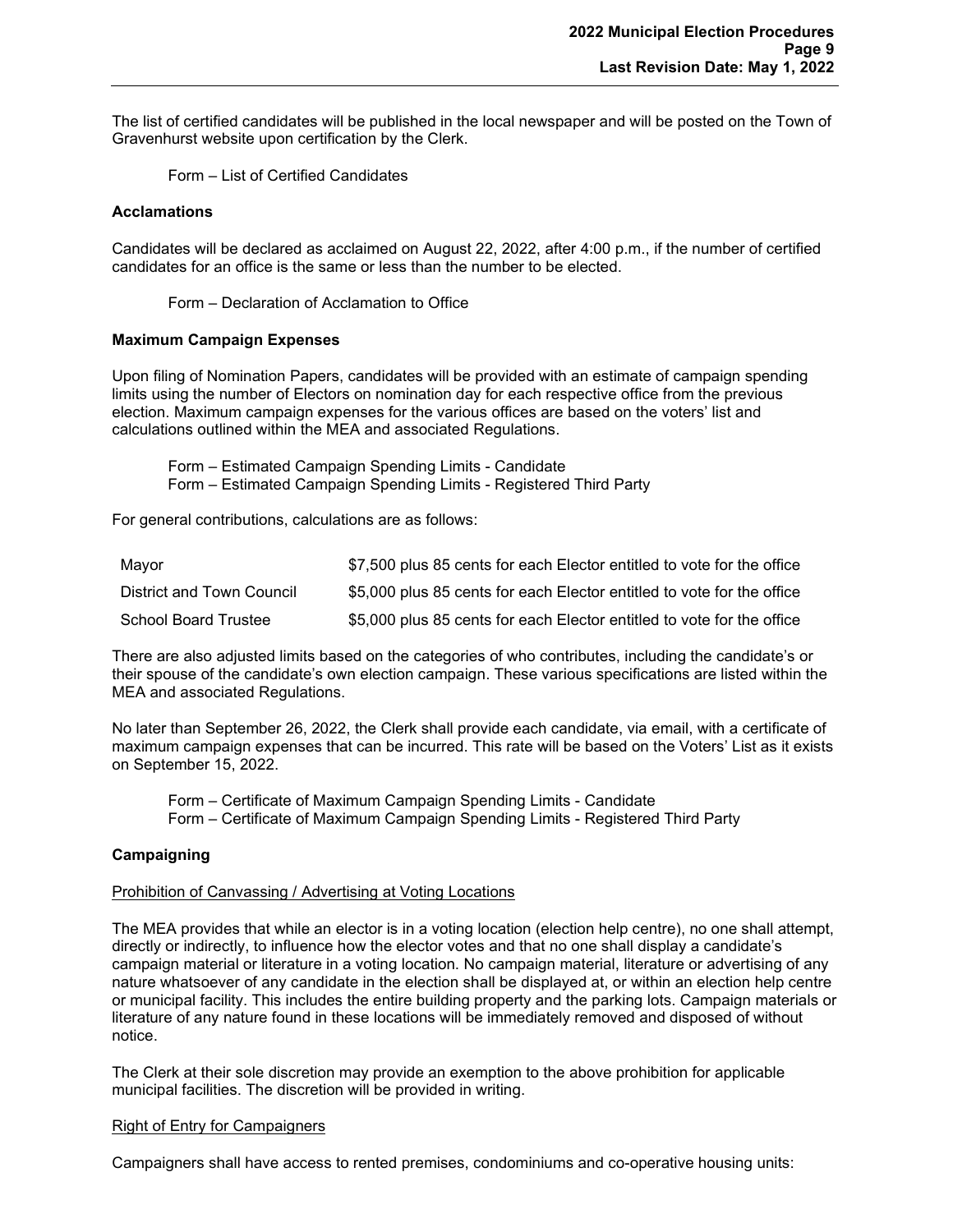"No landlord shall restrict reasonable access to a residential complex by candidates for election to any office at the federal, provincial or municipal level, or their authorized representatives, if they are seeking access for the purpose of canvassing or distributing election material." *Residential Tenancies Act, 2006*, Section 28

"No corporation or employee or agent of a corporation shall restrict reasonable access to the property by candidates, or their authorized representatives, for election to the House of Commons, the Legislative Assembly or an office in a municipal government or school board if access is necessary for the purpose of canvassing or distributing election material." *Condominium Act, 1998*, Section 118:

"No non-profit housing co-operative or servant or agent of such a cooperative shall restrict reasonable access to the housing units of the cooperative by candidates, or their authorized representatives, for election to the House of Commons, the Legislative Assembly, any office in a municipal government or a school board for the purpose of canvassing or distributing election material." *Co-operative Corporations Act, 1990, Section 171.24:*

If campaigners are experiencing difficulty in gaining access to a premises as identified about, they should contact the administrating body of the facility.

#### **The Clerk is not responsible for securing access to any buildings for the purpose of canvassing or distribution of election materials.**

## <span id="page-10-0"></span>**Use of Corporate Resources in a Municipal Election**

The Town has in place a Use of Corporate Resources in a Municipal Election Policy. The use of municipal resources for election campaign purposes is strictly prohibited. Corporate resources include municipal facilities, municipal logos/corporate images, Chain of Office, corporate crest, photos, municipal uniforms, graphics or any other item of Town intellectual property. These items are prohibited from use for any campaign-related purposes or materials, including, but not limited to, signs, printed and electronic publications, flyers, brochures, e-mail, website, business cards, postcards, letterheads, leaflets, posters, magnets and promotional items.

Any disregard of this prohibition will be acted upon by The Corporation and could result in legal action.

#### <span id="page-10-1"></span>**Candidates' Election Campaign Advertisements**

All candidate election campaign advertisements must be in compliance with the MEA at all times. The MEA does not contain restrictions for when a candidate may or may not advertise, however, a candidate must have filed their nomination paper before spending any money and the amount they may spend on their campaigns are regulated.

A candidate shall not cause an election campaign advertisement to appear unless they provide the following information to the broadcaster or publisher in writing:

- 1. The name of the candidate.
- 2. The name, business address and telephone number of the individual who deals with the broadcaster or publisher under the direction of the candidate.

#### <span id="page-10-2"></span>**Scrutineers**

A candidate may appoint scrutineers to represent them during the election process, including attendance in the vote counting location on Election Day. The appointment shall be made using the Appointment of Scrutineer by Candidate form as signed by the candidate. When entering the vote counting location the scrutineer will be asked to provide identification and their signed Appointment of Scrutineer by Candidate form. The scrutineer will be issued an identification badge which must be returned to an Election Official prior to leaving the municipal location.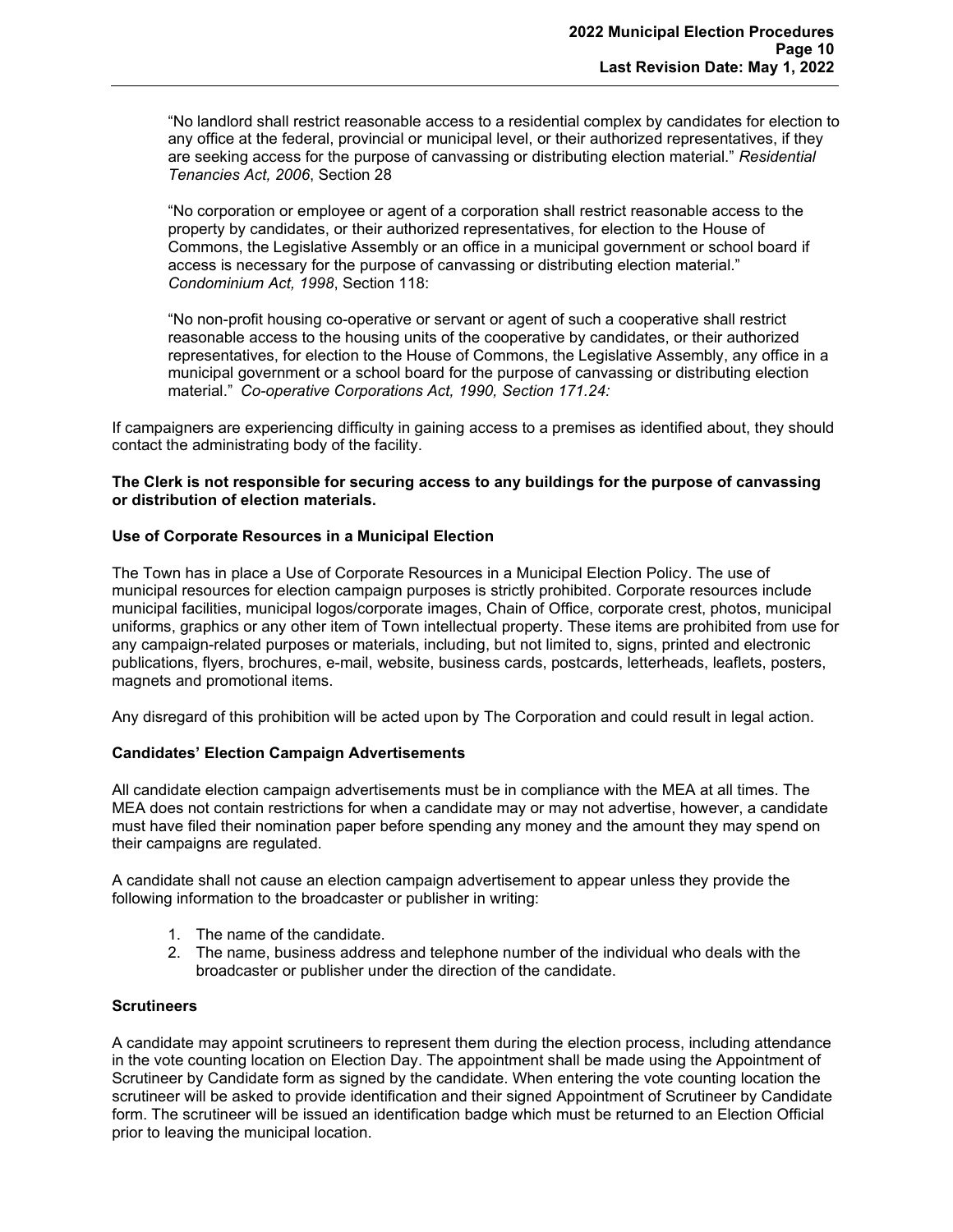No more than one candidate or one scrutineer representing each candidate may be in the vote counting location area in the election help centre at any time.

All candidates and scrutineers must take an Oral Oath of Secrecy at the vote counting location of the election help centre.

Each scrutineer shall be responsible for their conduct, rights and prohibitions as set out on the applicable appointment form including but not limited to:

- attempting to cause a disturbance at a voting place or within the vote counting location;
- attempting, directly or indirectly, to interfere with how an elector votes;
- attempting to campaign or persuade an elector to vote for a particular candidate;
- displaying a candidate's election campaign material in a voting location;
- compromising the secrecy of the voting;
- interfering, or attempting to interfere, with an elector who is marking a ballot;
- obtaining or attempting to obtain, in the election help centre, any information about how an elector intends to vote or has voted;
- communicating any information obtained at the election help centre or within the vote counting location about how an elector intends to vote or has voted;
- attempting to use a cell phone or electronic recording device within the vote counting location; and,
- attempting to interfere with election staff in the discharge of their duties.

Any candidate, scrutineer, third party advertiser, agent or voter who by their actions creates a disturbance or interferes in any way with the proper conduct at the election help centre or vote counting location, may be expelled from the location for such actions. An agent, candidate or scrutineer who is dissatisfied with the actions of election officials is invited to contact the Clerk to discuss the matter.

Scrutineers or candidates wishing to observe the final count must be at the vote counting location prior to 8:00 p.m on election night.

For Internet and Telephone Voting, election officials will provide candidates or their scrutineers the opportunity to gain further insights during the logic and accuracy testing phase. This process is intended to provide an understanding of the alternative voting method to those involved in the election.

Form – Appointment of Scrutineer by Candidate Form – Oral Oath of Secrecy

#### <span id="page-11-0"></span>**Election Signs**

By-law No. 2017-140 provides for the regulation of election signs in municipal elections. Campaign signs may be permitted within the limits of District of Muskoka road allowances provided they comply with the Gravenhurst Municipal Election Sign By-law.

#### Ministry of Transportation

For convenience, below is information regarding placing election campaign signs on Provincial properties, including laneways. Candidates are responsible for the authorized placement of their signs.

- An election sign must not be placed upon or adjacent to the right-of-way of Class 1 Freeways or Class 2 – Staged Freeways (e.g. highways 400, 69, 11)
- Election signs may be erected on the right-of-way or adjacent to a Special Controlled Access, Major or Minor Highway (e.g. highway 60, 141, etc.) during an official election.
- Signs up to 0.7 m2 in size must be placed at least 4 m from edge of pavement. Signs over 0.7 m2 and up to 3.7 m2 must be placed at the outer limit of the right-of-way (e.g. fence line).
- An elections sign must not be affixed to a permanent or official highway sign or to guide rail or other highway structure or facility and must not be placed where it may interfere with visibility, an official sign, traffic signal, or other safety device.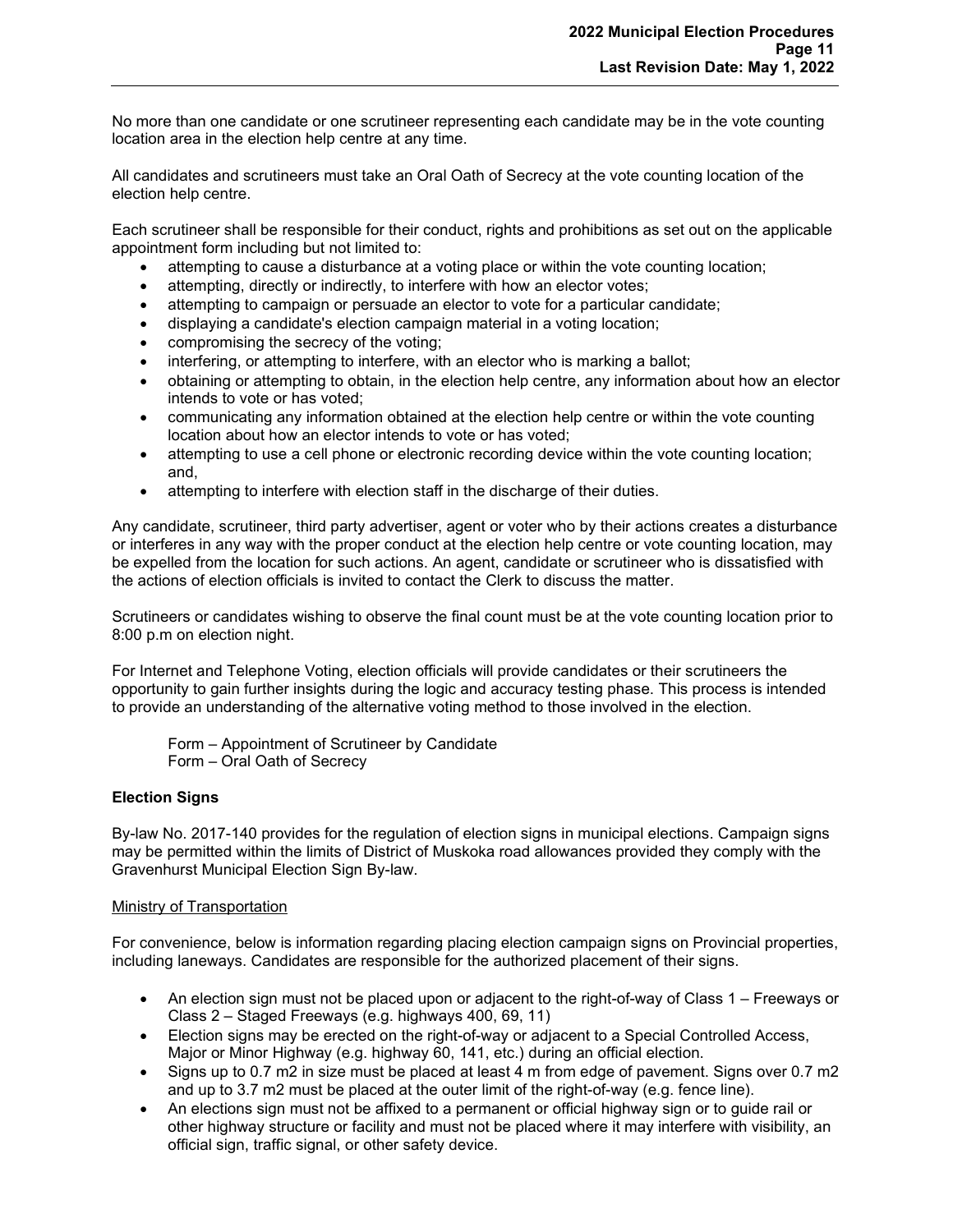- Portable read-o-graph sign trailers must not be placed upon a provincial highway right-of-way. Portable read-o-graph sign trailers may be utilized providing they are erected on private property and meet the requirements of the ministry for portable read-o-graph signing.
- A Sign Permit or a Letter of Approval for any signs erected under these instructions is not required.
- Election signs must be removed from the Ministry right-of-way and adjacent properties within three (3) working days following Election Day.

## Private Property

Those installing signs on private property are encouraged to confirm compliance with the property owners in advance of posting signage.

#### Rental Housing and Condominium Corporations

Landlords and condominium corporations cannot prohibit their tenants from displaying campaign signs in their own unit. The condominium corporation/landlord will have the right to establish reasonable conditions related to the size or type of sign. Landlords and condominium corporations may prohibit the display of signs in relation in common areas of the building.

## <span id="page-12-0"></span>**Election Finances**

Information regarding election finances and campaign contributions, including financial responsibilities of candidates, third party advertisers, campaign contributions/fundraising, campaign expenses and financial reporting is available in the Ministry of Municipal Affairs and Housing. Documentation and supports can be found on the Ministry of Municipal Affairs and Housing website [\(www.mah.gov.on.ca\)](http://www.mah.gov.on.ca/).

The below information is provided for convenience:

- **Corporations** and **trade unions** that hold bargaining rights for employees in Ontario are prohibited from contributing to an individual campaign. A corporation or trade union that contravenes the campaign financing provisions of the MEA, is liable to fines up to \$50,000. These types of organizations may contribute to third party advertisers campaigns (see section D. Third Party Advertisers).
- Candidates will be required to inform contributors of the contribution limits. A contributor is limited to a total of \$1,200 to any one candidate in an election and \$5,000 to two or more candidates for office on the same council or local board.
- An individual, including the candidate, who contravenes the provisions of the MEA, is liable to fines of up to \$25,000.
- Candidates are not required to open a bank account if they do not receive contributions or incur expenditures related to their campaign.

All candidates are required to file financial statements using the Ministry of Municipal Affairs and Housing prescribed form. Electronic submissions will not be accepted. The received financial statements will be publicly disclosed through the municipal website. For more information regarding financial statements, see Section J. Post-Election.

Form – Financial Statement - Auditor's Report - Candidate (Form 4)

#### <span id="page-12-1"></span>**Candidates Module**

Candidates will receive a login ID and password permitting access to the Candidates Module after September 1, 2022. This program serves as access to the list of electors applicable to the candidate's electoral race. The Candidate Module permits authorized users to connect into the applicable portions of the voters' list database to review elector list information to discern which electors have participated in the election. The program does not maintain information on how an elector has voted.

Candidates may continue to use the Candidates Module any time after the start of the voting period. A separate hard copy voter strike-off list will not be provided.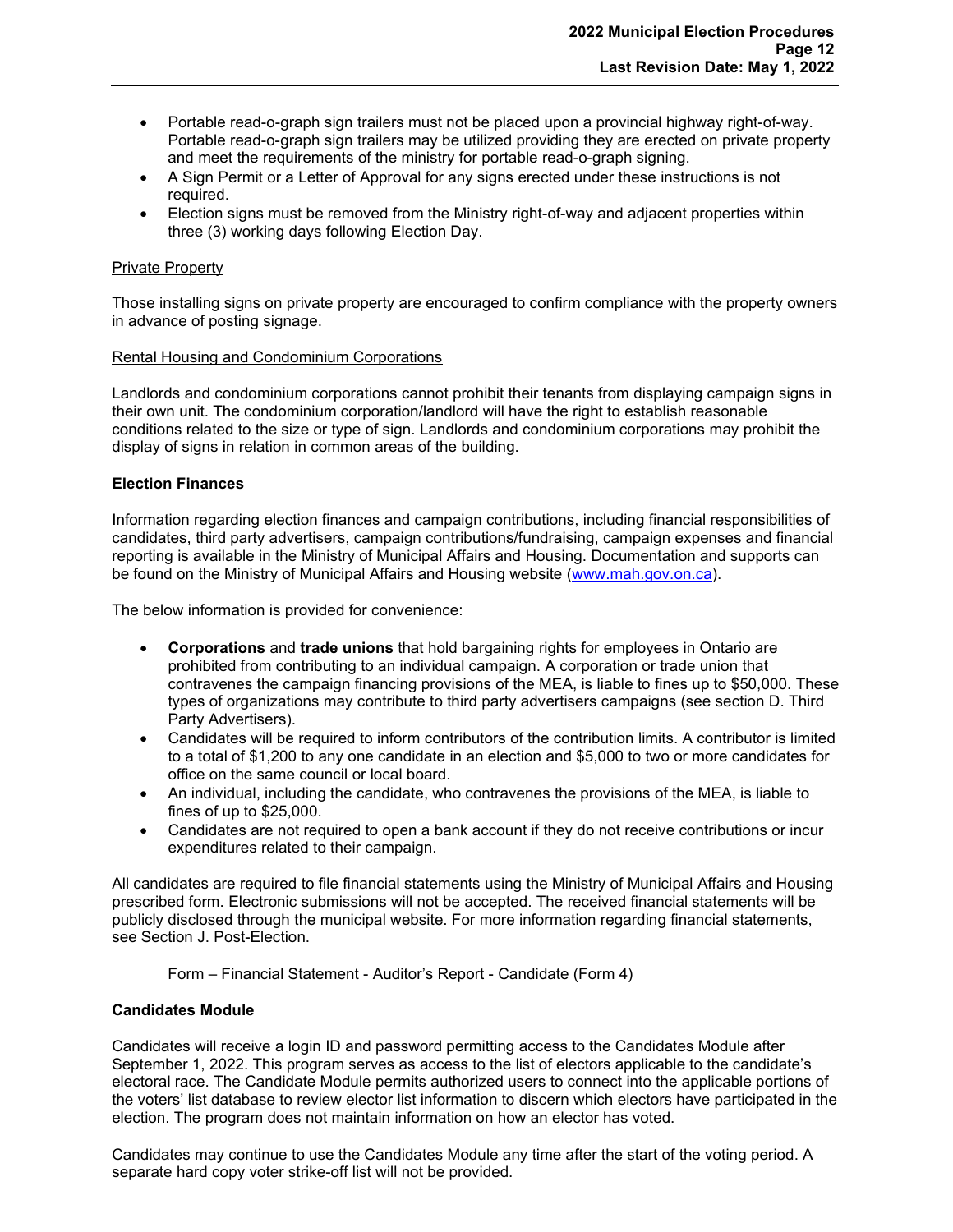Candidates will be required to execute a declaration confirming that the list will be used only for the purpose of the 2022 Municipal Election. Upon the completion of the election event, access to the Candidate Module will be disabled.

Form - Candidate's Declaration – Proper Use of Voters' List

## <span id="page-13-0"></span>**D. THIRD PARTY ADVERTISERS**

Individuals, corporations and trade unions are eligible to register as Third Party Advertisers and can also make contributions to Third Party Advertisers. Third Party Advertisers are required to register with every municipality where they wish to advertise in. Registration allows a Third Party Advertiser to promote or oppose any candidate that the electors in the municipality can vote for (Local Council, District Council and School Board Trustee positions).

Third Party Advertisers may register with the municipality starting on Monday, May 2, 2022, and until Friday, October 21, 2022. Third Party Advertiser registrations will not be accepted after the deadline.

No individual, corporation or trade union shall incur expenses for a third party advertisement unless the individual, corporation or trade union is registered with the municipality when the expenses are incurred and advertisement appears. The expenses incurred in relation to third party advertisements cannot exceed the total expense limits for the registered third party.

Third party advertising must be done independently of candidates. Candidates are not able to direct a Third Party Advertiser. Candidates are not able to register as a Third Party Advertisers.

All Third Party Advertisers are required to file financial statements using the prescribed Ministry of Municipal Affairs form. Electronic submissions will not be accepted. The received financial statements will be publicly disclosed through the municipal website. For more information regarding financial statements, see Section J. Post-Election.

Form – Notice of Registration – Third Party (Form 7) Form – Financial Statement - Auditor's Report - Third Party (Form 8)

#### <span id="page-13-1"></span>**Restricted Period**

The restricted period for third party advertisements in relation to an election in a municipality begins on the earliest day that an individual, corporation or trade union is permitted to file a notice of registration (May 2, 2022) as a registered Third Party Advertiser in relation to the election and ends at the close of voting on voting day.

## <span id="page-13-2"></span>**E. INTERNET AND TELEPHONE VOTING**

A voter is only entitled to vote once in a municipality and once in a school board even if the voter has more than one qualifying properties within the municipality or school board. The place where they vote is where they reside. If a voter resides in one ward but has other properties in different ward(s) in the same municipality, they may only vote in the ward where they reside. A voter may only have one permanent residence.

By-law No. 2021-29 authorizes the Town of Gravenhurst to use internet and telephone voting for the 2022 Municipal Election. Internet voting allows an elector to cast an electronic vote from a computer, tablet or smartphone from anywhere there is an internet connection. In absence of the internet or if elector would prefer, votes can also be cast using the telephone. Electors are not required to enter a municipal facility or designated voting station to cast their vote.

During the voting period, Town Hall (3-5 Pineridge Gate) will be designated as the election help centre and will host access to the internet through voting kiosks stations with applicable voting equipment. The election help centre will provide electors with the option of voting in a specified location, with the assistance of an election official, if assistance is deemed to be required by the elector. Other locations may be established as election help centres. When the public are accessing the election health centre in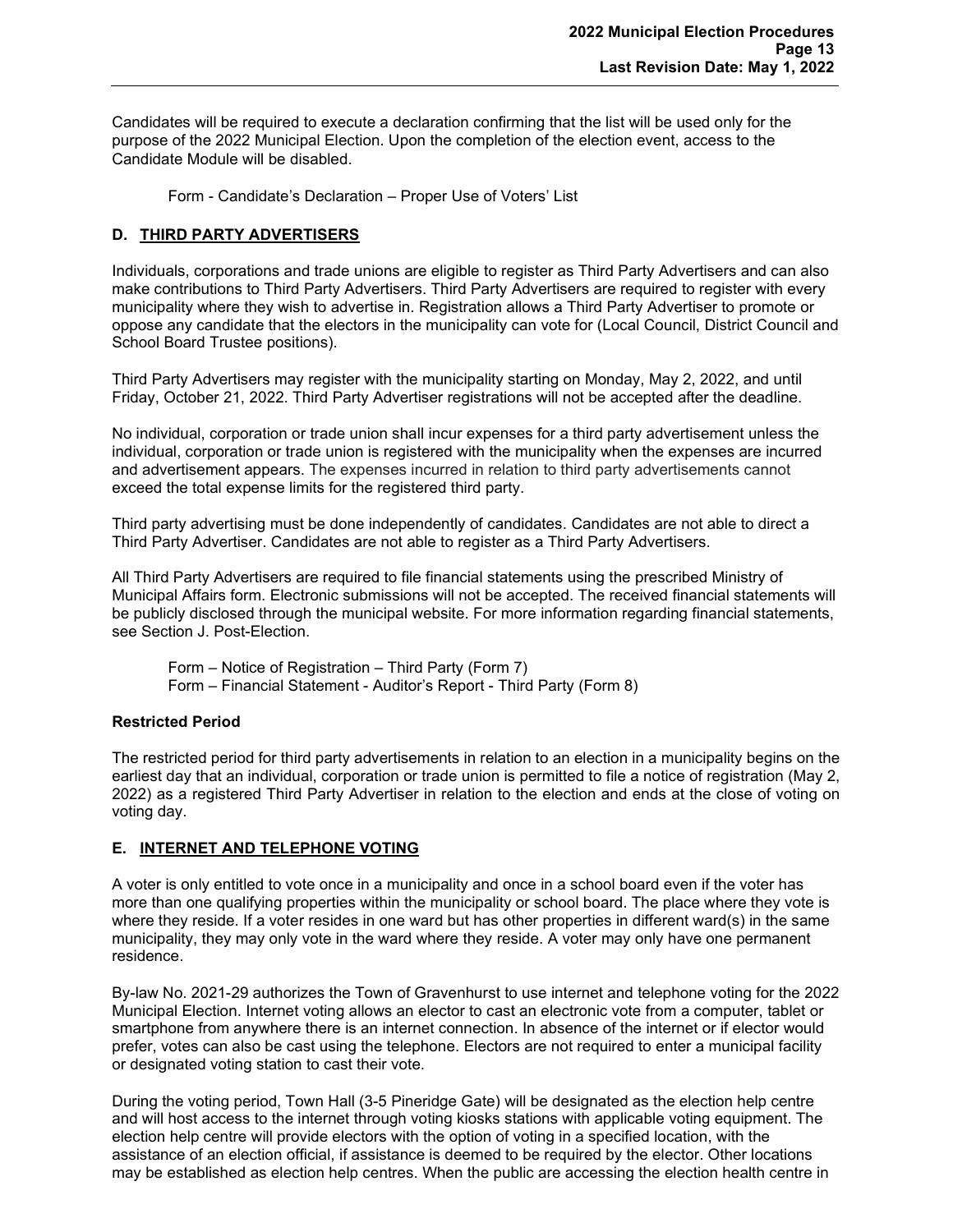person, they must abide by the applicable public health measures and the Town's access to municipal facilities procedures at the time of access.

Other municipal locations, such as the Gravenhurst Public Library, are available to provide internet access for individuals that do not have access to a computer device and/or internet service. Access to the Gravenhurst Public Library will be in accordance with the public health measures and the library's access to the facility procedures at the time of access.

#### <span id="page-14-0"></span>**Overview of Internet/Telephone Voting Process**

Voting will commence on October 17, 2022, at 10:00 a.m. through to October 24, 2022, at 8:00 p.m.

Electors who have started the voting process prior to 8:00 p.m. on Monday October 24, 2022, but have not concluded will be permitted to proceed provided that the final vote is cast by 8:15 p.m.

If electors have opted to vote at the election help centre, they will be able to vote provided they are within the facility prior to 8:00 p.m. on Monday, October 24, 2022.

Below is an overview of the Internet/Telephone voting process:

- 1. Eligible electors, as identified with complete information on the voters' list, will receive, through the mail, a sealed and personalized Voter Information Letter (VIL). The VIL will direct electors to a designated website or telephone number, based on their desired method of voting.
- 2. At the designated website or through the identified telephone number, electors will enter their voter identification number, PIN as well as a validation criterion and then review the Oath. If all correct data is provided, electors will then be entered into the voting system.
- 3. Based on the eligible options for the elector (ward, school board), the voting system will offer the options for the various election races for the elector to cast their vote. The voting system permits electors to skip a category, under vote (select less than the permitted number of votes) or cast a blank ballot if that is their intent.
- 4. Following the elector's selection, the voting system response shall identify the voter's choice and provide the voter with the option of changing or confirming.
- 5. Once confirmed by the elector, the elector submits (casts) their vote. The voting process is complete. The elector will be struck off the voters' list and identified as having participated in the election.

Once the voter PIN has been used to complete "all" races associated with the election, it cannot be used again, and further access shall not be granted.

## <span id="page-14-1"></span>**System Integrity**

The integrity of the voting process shall be the responsibility of the Clerk and shall be preserved by:

- 1. Ensuring that every eligible elector on the voters' list, as amended, receives a sealed VIL containing the voter's unique voter identification and PIN;
- 2. Ensuring that no one except the Clerk, or designate, can access PINs that match each voter's name and address; and
- 3. Providing an opportunity for eligible electors to be added to the voters' list or to make amendments to the list, up to and including Election Day.
- 4. Through the acquiring of an independent third party who will conduct system perforation testing.

## <span id="page-14-2"></span>**Voter Information Letters (VILs)**

Voter Information Letters (VILs) will be printed and delivered through Canada Post to the mailing address of all eligible voters contained on the voters' list in advance of the voting period. At the discretion of the Clerk or designate, alternative delivery methods may be utilized.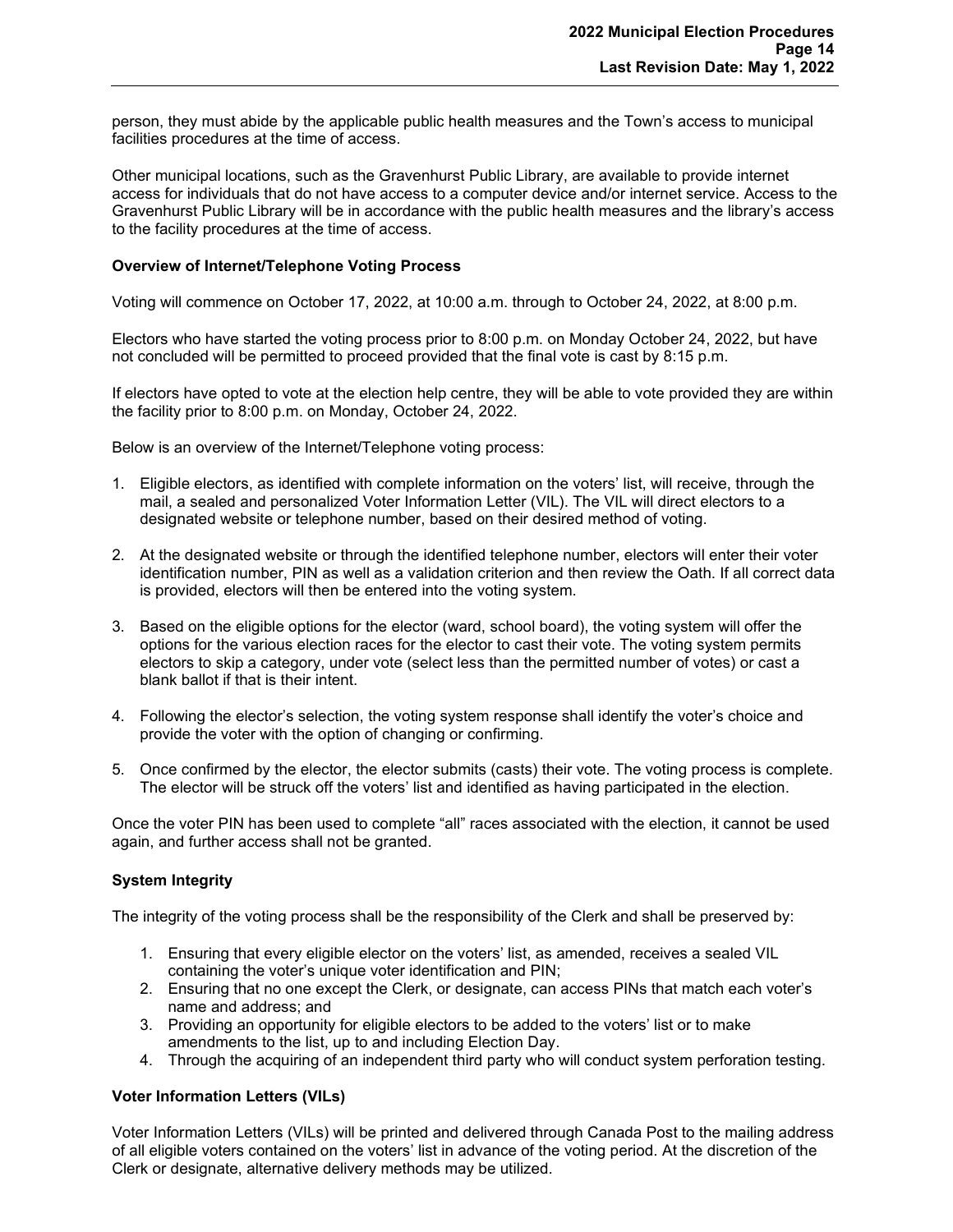The VIL may include, but not limited to, the following information:

- 1. The elector's voter identification and PIN;
- 2. Internet address (URL) and telephone number to access to cast their vote;
- 3. Instructions on how to vote;
- 4. Dates and hours of voting;
- 5. The location and telephone number of the election help centre;
- 6. Voter eligibility criteria; and,
- 7. Information on illegal and corrupt practices under the MEA.

A person cannot give their VIL to another person for the purpose of voting. **Acceptance of another person's VIL including the actual voting thereof will be considered an illegal and corrupt practice and therefore subject to the penalty provision under the MEA, specifically s.89 and 90.**

Should an eligible voter receive more than one VIL, the eligible voter may only vote once and return the other VIL to the election help centre. **Electors who knowingly vote twice are committing an offence under the MEA and subject to an investigation and prosecution by the police and legal system.** VILs returned to the election help centre shall have the PIN disabled. The VIL will be maintained in a secure fashion and destroyed in the same manner as all other municipal election material.

#### <span id="page-15-0"></span>**Replacement PINs**

If an elector requires a new PIN, they are encouraged to visit or contact the election help centre to review options with an election official.

A. If an elector on the voters' list has lost/not received their VIL and the PIN has not been used, an authorized Election Official can issue a new VIL and PIN provided that the satisfactory information has been provided and the elector completes the necessary forms.

The authorized Election Official will proceed to disable the elector's first assigned PIN and issue a new VIL and PIN.\*

Form – Application for Replacement Voter Information Letter (VIL)

Form – Voter Identification

Form – Declaration of Identity (Form 9)

- Form Agent Letter of Authorization
- B. Where a person on the voters' list has attempted to vote and their PIN has already been used, they can attend the election help centre and prove to the satisfaction of the Clerk that they did not vote the PIN and require a new PIN.\*
- C. Where an eligible voter has received an incorrect PIN in terms of school support, and has not voted in any race, the voter can contact the election help centre and may have the proper category applied to the existing PIN. The elector will be required to provide appropriate confirmation of eligibility.\*

#### **\*See Additional Procedure: VIL Replacement**

## <span id="page-15-1"></span>**Assistance for Electors**

If an elector requests assistance to vote, an appointed Election Official may assist provided that the elector takes the Oral Oath to vote with assistance.\*

In lieu of an election official providing assistance, the elector may request that a friend assist the elector at the election help centre. The friend assisting the elector shall be required to take the Oral Oath to vote with assistance. No person shall be allowed to act as a friend of more than one voter at the election help centre.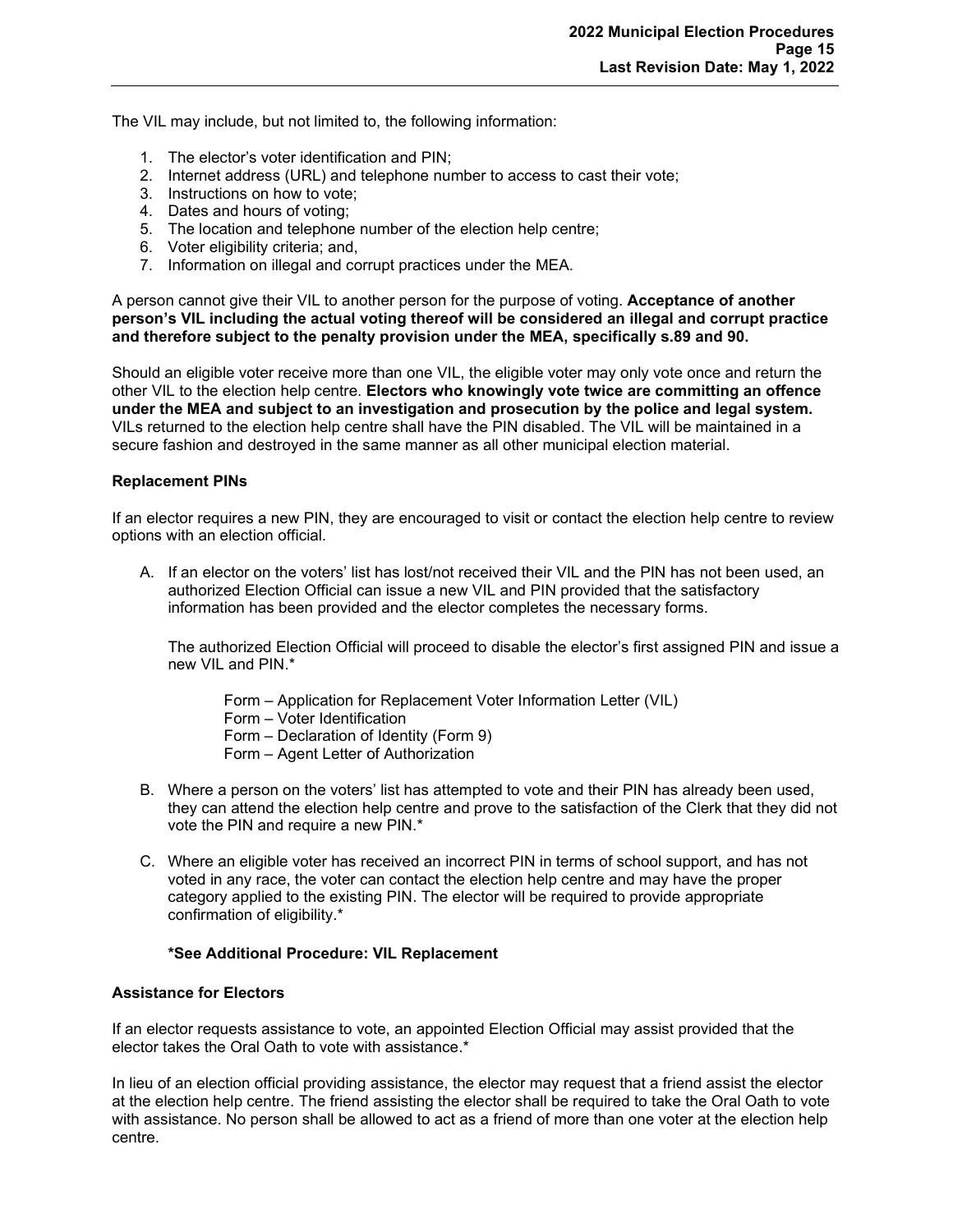Where an elector requires an interpreter (provided by the elector), the interpreter shall take the Oral Oath to vote with assistance, and shall translate the oaths as well as any lawful questions put to the elector.

#### **Candidates or their scrutineers are not permitted to interpret for or assist any electors with the participation in the voting process.**

Form - Oral Oaths at Election Help Centre

## **\*See Additional Procedure: Election Help Centre Oaths**

#### <span id="page-16-0"></span>**Election Process Information Sessions**

To assist in explaining the process and providing information to the electors, candidates and scrutineers, the Town will host a public information session. The session will occur within the summer of 2022 and will be open to the public including candidates or their scrutineers. The purpose of this session is to provide increased knowledge and familiarity with the internet/telephone voting system and answer questions the public may have with the process. The format of this session

Confirmed dates for the above events will be communicated to the public and registered candidates in advance of the session.

## <span id="page-16-1"></span>**F. VOTERS' LIST**

The Preliminary List of Electors (PLE, framework for the voters' list) is provided to the Town of Gravenhurst from the Municipal Property Assessment Corporation (MPAC). Electors are encouraged to regularly contact MPAC to ensure their proper information, including birth date and mailing address, are correct for all applicable properties.

By the date agreed upon by the Clerk and MPAC, which must be earlier than September 1, 2022 (or on July 31, 2022, if no date is agreed upon), MPAC will provide the Town with the PLE. The Clerk is required to correct and amend the database using information held by the municipality. The result is the Voters' List.

The voters' list shall include the names of the institutional electors and VILs shall be supplied to all eligible electors at the following institutions:

- Granite Ridge Retirement Residence
- The Manor at Gravenhurst
- Muskoka Shores Community Care

## <span id="page-16-2"></span>**Revisions to the Voters' List**

After the PLE has been distributed and corrected / amended by the Clerk, electors are encouraged to ensure they are on the voters' list with the correct information by contacting the election help centre or using the internet voter look-up module at [www.gravenhurst.ca.](http://www.gravenhurst.ca/)

Electors may make application to be added to or amend the voters' list up to and including Voting Day. Eligible voters who are not on the voters' list will be able to be added to the list by filling out an El 15 form and Application to Amend Voters' List. To assist with satisfying that the elector is qualified, as per Section 17(2) of the MEA, applicants will be requested to provide proof of identification and association with the qualifying address as per the items identified on the Voter Identification form. If the Clerk is satisfied, as per Section 24(3) of the MEA, their name will be added to the voters' list and they will be provided a VIL containing a voter identification and PIN. For individuals who cannot provide the required identification a Declaration of Identity (Form 9) may be completed.\*

Notice of this revision period shall be advertised a minimum of one time in the newspaper and on the Town of Gravenhurst website during this period.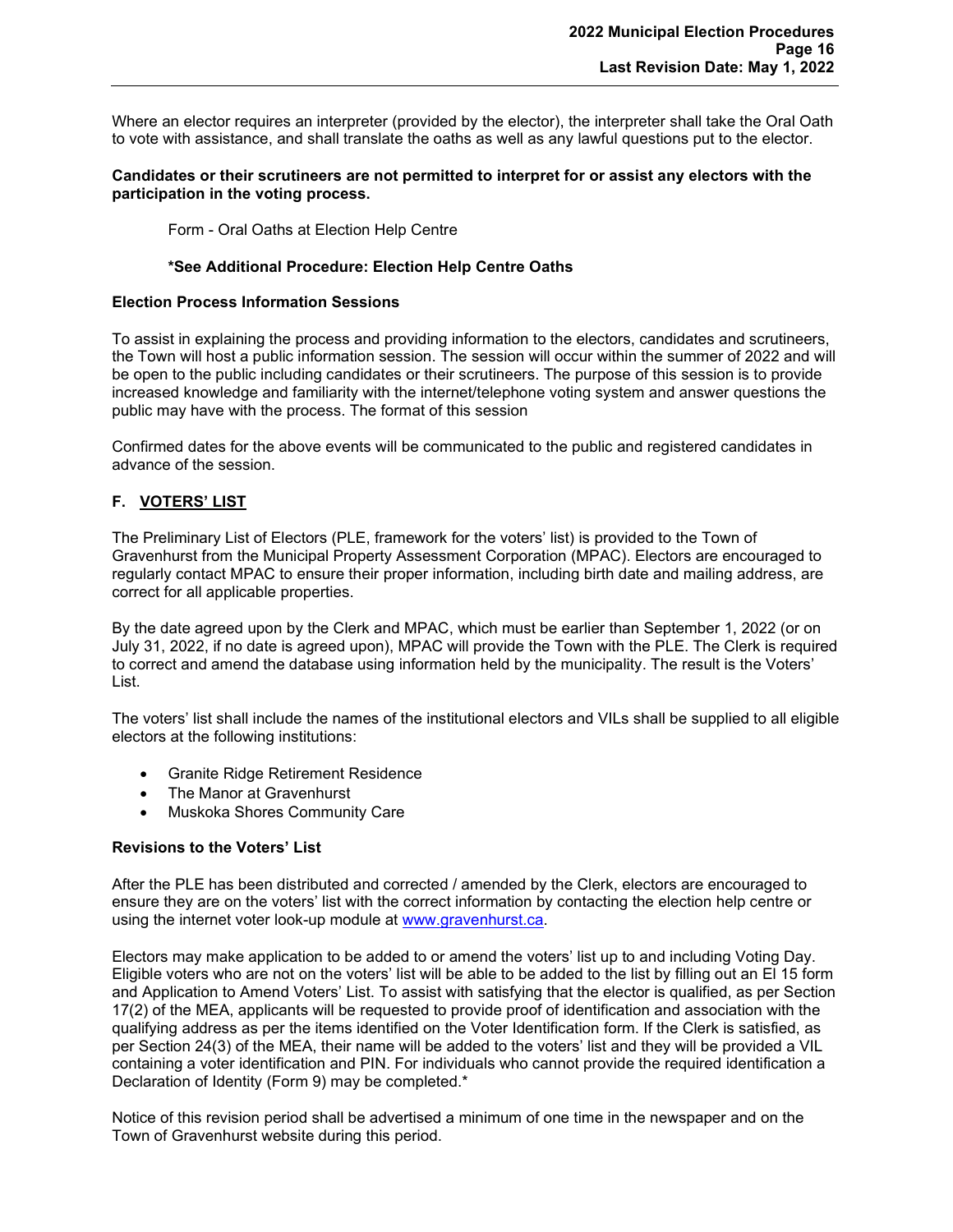The Clerk has the authority to remove a person's name from the voters' list if the Clerk is satisfied that the person has died (without an application to change the voters' list). The Clerk is also able to remove a deceased person's name from the voters' list without a hearing, when an application has been filed.

## **\*See Additional Procedure: Voters' List Revisions**

Form – Application to Amend Voters' List (Form EL 15) Form – Voter Identification Form – Declaration of Identity (Form 9)

## <span id="page-17-0"></span>**VoterView Module**

The Town of Gravenhurst utilizes the Municipal VoterView module to manage and update the voters' list on an ongoing basis. Only those appointed as Election Officials have the authority to access to the module.

An internet voter lookup interface of the module is available to electors to determine whether they are on the voters' list, submit an application or request for amendments.

## <span id="page-17-1"></span>**Copies of Voters' List**

Upon written request to the Clerk, a copy of the voters' list (through access to the Candidates Portal) shall be provided to:

- The secretary of a local Board any of whose members are to be elected in this election
- The Clerk of the local municipality responsible for conducting the elections in any combined area for school board purposes
- The Clerk for the District of Muskoka, or designate
- The Minister
- Candidates (for Ward Council candidates only those portions pertaining to their area)
- MPs or MPPs who represent any part of the Town of Gravenhurst

## <span id="page-17-2"></span>**G. ELECTION ADMINISTRATION**

#### <span id="page-17-3"></span>**Clerk's Authority**

The Clerk is responsible for facilitating the 2022 Municipal Election through the establishment of rules and procedures. The Clerk may appoint, in writing, election officials to assist in the administration of the election process with duties including but not limited to:

- Revising the Voters' List;
- Receiving Nomination Papers;
- Administering Oaths;
- Assisting electors with internet voting at the Municipal Office and other locations (kiosks) as determined by the Clerk;
- Assisting in the conduct, supervision and management of the Internet and Telephone Voting procedures; and,
- Assisting the Clerk and other Election Officials as required.

The Clerk may provide for any matter or procedure that is not otherwise provided for in an Act or regulation and, in the Clerk's opinion, is necessary or desirable for conducting the election.

The Clerk at any time has the right to amend this document to facilitate the voting process and security.

The Clerk's ruling on any interpretation of this document is final.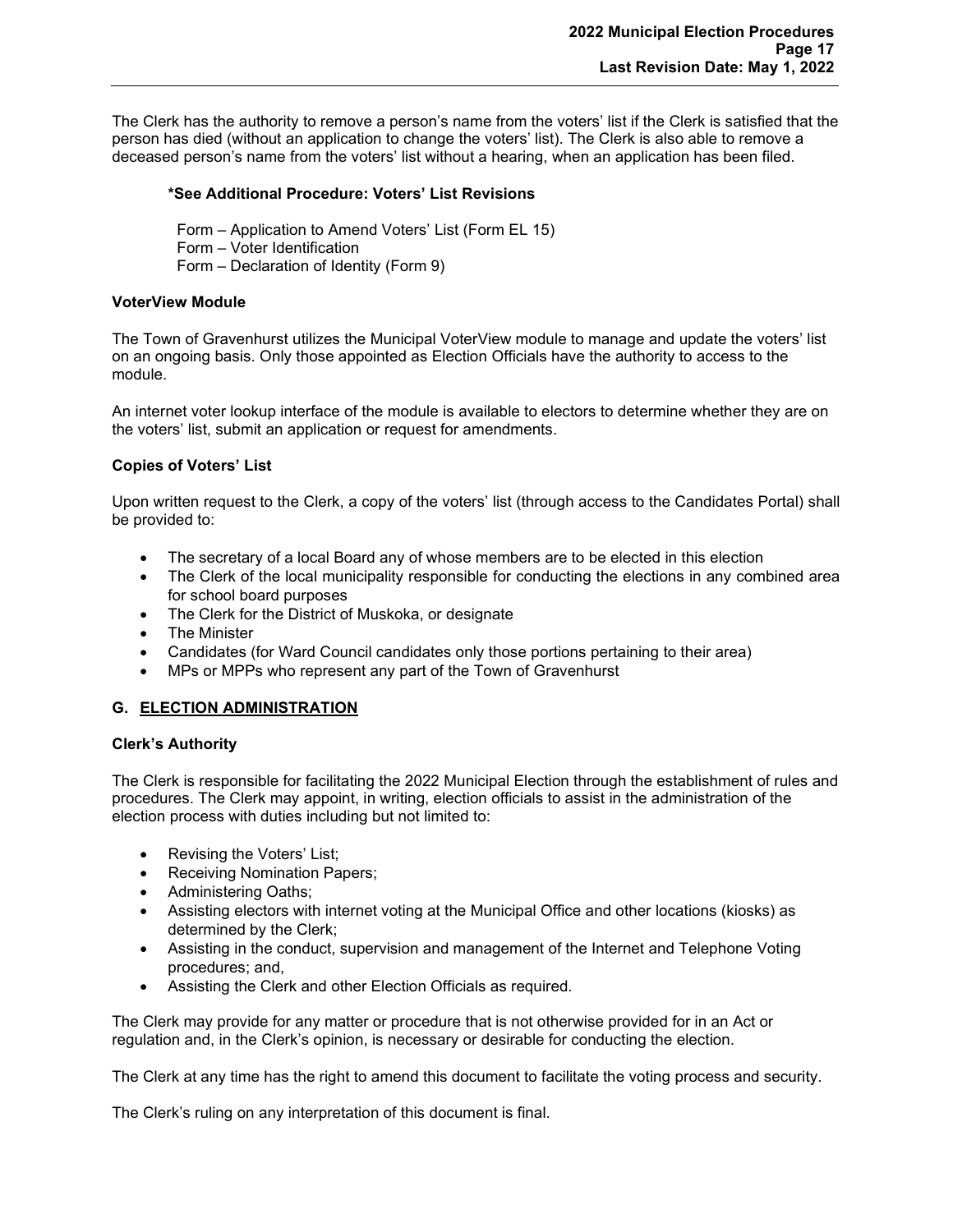## <span id="page-18-0"></span>**Secrecy**

All election officials shall take an oath of secrecy and be appointed by the Clerk as per the Appointment Oath of Election Officials. Complaints regarding any and/or all breaches of secrecy shall be documented by the Election Official as well as questions and answers of the complainant and, if deemed appropriate, the Clerk shall submit same to the Ontario Provincial Police for further investigation and prosecution.

## <span id="page-18-1"></span>**Public Notice**

Notice of Nominations will be posted a minimum of one time prior to Nomination Day in the Gravenhurst Banner and on the municipal website. The Notice of Nomination for Office for School Board Trustees shall also be available in French. In the event of the need for an additional notice after the close of nominations, this public notice will be published electronically.

The Clerk shall give notice of the election (if one is required) as soon after Nomination Day as possible which will include a list those candidates with certified nominations for each office. The notice shall be advertised a minimum of one time in the Gravenhurst Banner and on the Town of Gravenhurst website.

The Clerk shall also provide notice that describes the method and timelines for the internet and telephone voting process. The notice shall be advertised a minimum of one time in the Gravenhurst Examiner and on the Town of Gravenhurst website.

## <span id="page-18-2"></span>**H. ACCESSIBILITY**

The Town of Gravenhurst is committed to ensuring that all qualified electors have the opportunity to vote. The use of Internet and Telephone Voting provides the most accessible access to the electoral process as it eliminates the need for electors to attend a polling station and provides for an extended period of time to participate in the election process. Any questions or comments regarding accessibility should be directed to the Clerk.

The Clerk shall ensure that the election help centre is accessible to electors with disabilities. At the discretion of the Clerk, special requests may be considered for an election official to travel to a location with a mobile voting kiosk (i.e. laptop, tablet) to assist electors who require accommodations.

The Clerk is required to prepare a plan regarding the identification, removal, and prevention of barriers that affect electors and candidates with disabilities and make the plan available to the public in advance of the voting period. The Clerk is also required to provide a follow-up report to the public within 90 days after the election.

## <span id="page-18-3"></span>**I. ELECTION DAY**

Prior to the activation of the system on October 17, 2022, at 10:00 a.m., the Clerk and those candidates/scrutineers in attendance shall confirm that content on the Zero Report (all applicable candidates listed, zero votes recorded). Candidates or their scrutineer in attendance will be asked to sign the Activation of the Voting System that attests to this fact.

#### <span id="page-18-4"></span>**Results of Election**

The Clerk, at 8:00 p.m. on October 24, 2022, shall arrange for the close and deactivation of the voting system. The Clerk shall then produce the results report (MEA, Section 55). The Clerk and the Deputy Returning Officer shall sign the report indicating the unofficial results and votes cast.

As soon as possible after Voting Day, the Clerk shall declare the candidates elected as a result of the election, and certify the results of the election.

Form - Declaration of Elected Candidates Form - Certificate of Election Results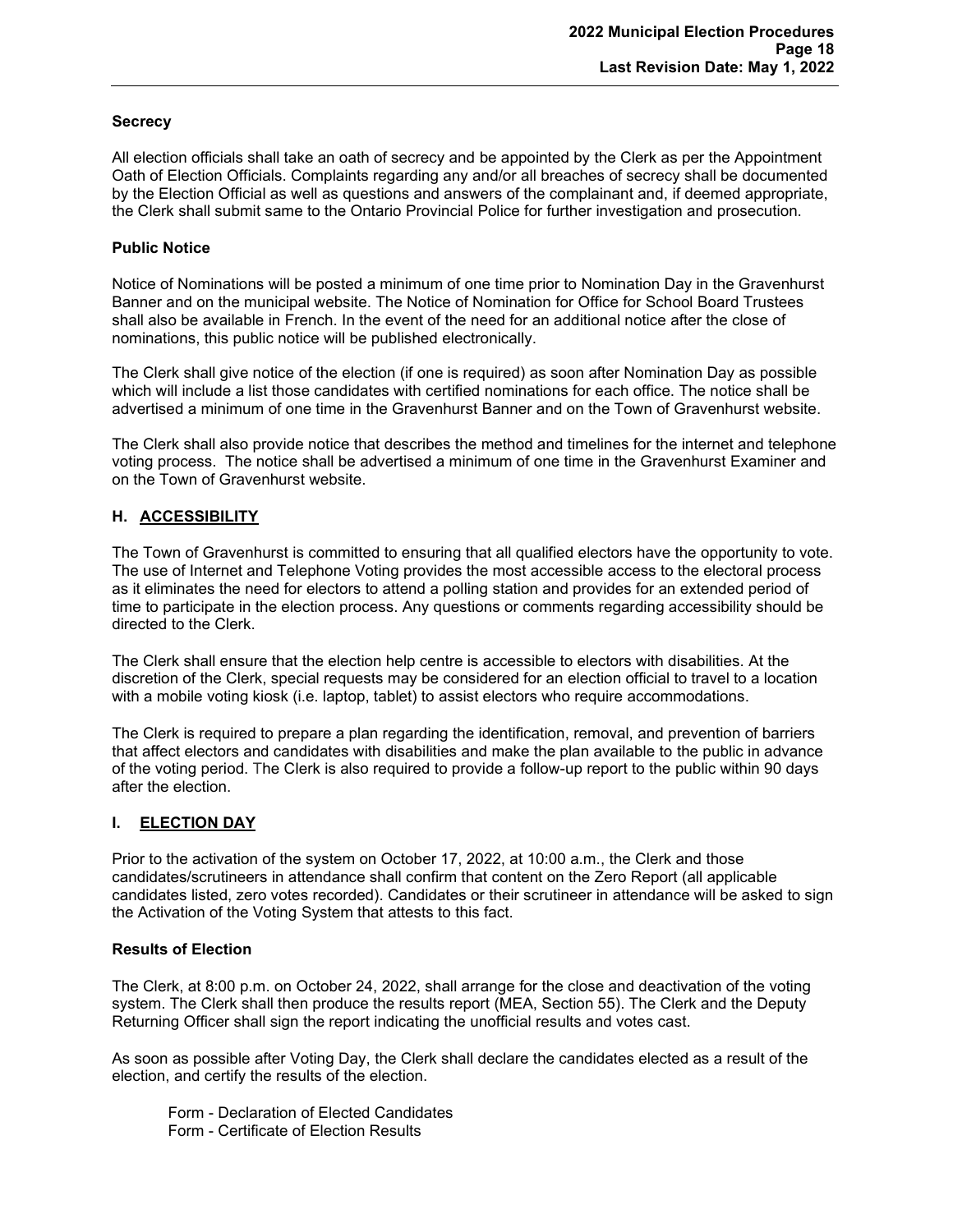## <span id="page-19-0"></span>**Recount**

In accordance with the Section 56 of the MEA, a recount shall be conducted in the same manner as the original count. Only a judge may provide that a recount be held in a different manner than the original count.

A recount will be permitted under the following circumstances, as included within the MEA:

- Where the counting of ballots resulted in a tie vote and one candidate will not be elected
- Where a municipality, local board or Minister of Municipal Affairs and Housing has passed a resolution to order a recount; or
- Where an electors' request has been granted by the Superior Court of Justice.

## <span id="page-19-1"></span>**Emergency Situations**

In the event of any condition of an emergency or any circumstance that will undermine the integrity of the election, the Clerk has the discretion to declare an emergency and make any arrangements deemed necessary for the conduct of the election.

Form – Emergency Declaration

## <span id="page-19-2"></span>**J. POST ELECTION**

#### <span id="page-19-3"></span>**Financial Statements**

Candidates and Third Party Advertisers are required to submit completed financial statements of campaign expenses using the prescribed forms to the Clerk. Completed statements are required to be submitted to the Clerk by March 31, 2023.

There are penalty provisions in the MEA that are applicable to candidates who fail to meet the disclosure and reporting requirements. If a candidate fails to pay over a surplus to the Clerk or exceeds their election spending limit, they forfeit any office they have been elected to and are ineligible to run for or to be appointed to any office in Ontario until the next regular election. A candidate will be permitted to resubmit financial statements to correct an error, until the filing deadline. The nomination filing fee will only be refunded if a financial statement is filed on time. If a candidate does not file their financial statement on time and is willing to pay a \$500 late filing fee, the candidate will be provided an additional 30-day grace period to file the financial statement. A candidate exercising this option will not be refunded their nomination filing fee.

In accordance with the MEA, the Clerk shall, before Voting Day, notify all candidates of the penalties under subsection 88.23 (2) and 92(1) related to election campaign finances.

Form – Notice of Penalties under Subsection 88.23 (2) and 92(1)

## <span id="page-19-4"></span>**Clerk's Responsibility to Review Financial Statements**

The Clerk will be required to review all of the financial statements received and identify whether any contributor appears to have exceeded any of the contribution limits. The Clerk will be required to report to the Compliance Audit Committee as soon as possible after the filing deadline regarding contributions made to candidates and third party advertisers in excess of the established limits. Within 30 days of receiving the report, the Compliance Audit Committee must consider the report and decide whether to commence a legal proceeding against a contributor for an apparent contravention.

#### <span id="page-19-5"></span>**Clerk's Report on Financial Statements**

As soon as possible after May 1, 2023, the Clerk will be required to provide a report and make it available on the Town's website, setting out all candidates in an election and indicating whether each candidate complied with financial reporting requirements.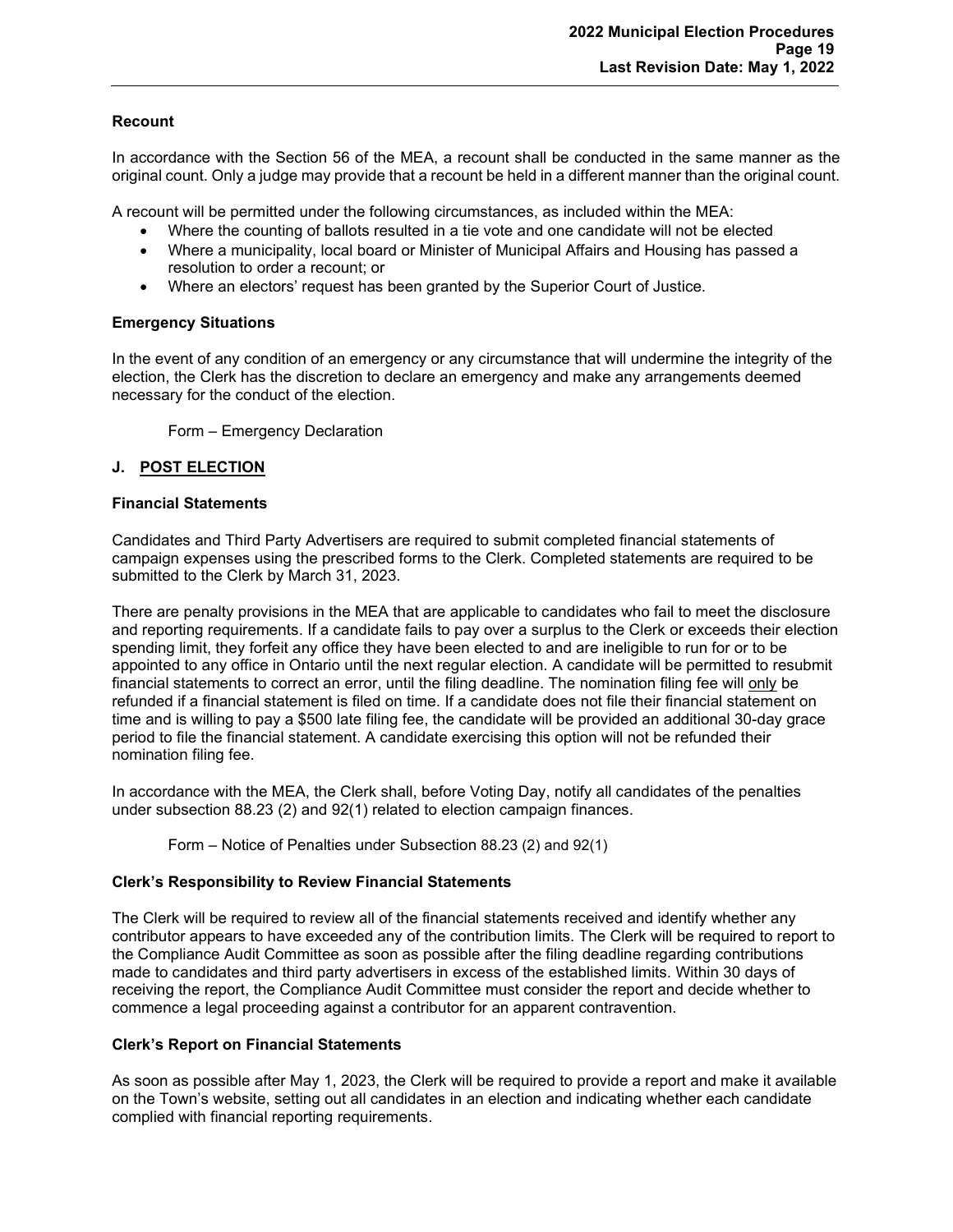## <span id="page-20-0"></span>**Disposition of Records**

After one-hundred and twenty (120) days from declaring the results of the election (subject to a Judge's order or recount proceedings), the Clerk shall authorize the destruction of the applicable election records and be provided with written confirmation. The Clerk may also destroy all other documents and materials related to the election except those specified under the Act (e.g. financial statements filed by candidates).

All materials destroyed will be listed, and a declaration stating their destruction will be taken and retained on file.

Form - Declaration of Destruction of Record

## <span id="page-20-2"></span><span id="page-20-1"></span>**K. ELECTION TIMELINES**

| DATE(S)                                           | <b>ACTION ITEM</b>                                                                                                                                                                                                         |
|---------------------------------------------------|----------------------------------------------------------------------------------------------------------------------------------------------------------------------------------------------------------------------------|
| February 15, 20122                                | MPAC TO PROVIDE POPULATION OF THE ELECTORAL GROUPS (PEG)<br><b>REPORT NO LATER THAN FEBRUARY 15, 2018</b>                                                                                                                  |
| March 1, 2022                                     | <b>PUBLISH NOTICE OF NOMINATION PERIOD (s.32)</b>                                                                                                                                                                          |
| March to July 2022                                | <b>ENUMERATION</b><br>Conducted by the Municipal Property Assessment Corporation via web<br>application (voterlookup.ca) or telephone 1-866-296-6722.                                                                      |
| March 31, 2022                                    | <b>BY-ELECTION</b><br>No By-Election shall be held to fill an office that becomes vacant after this date.                                                                                                                  |
| April 1, 2022                                     | <b>CLERK TO PREPARE INFORMATION PACKAGES FOR CANDIDATES</b><br>Calculate preliminary maximum campaign expense limit based on the number<br>of electors on the list of nomination date in the 2022 election.                |
| April 4, 2022                                     | SCHOOL BOARD DETERMINATION AND DISTRIBUTION OF TRUSTEES<br>Deadline for school boards to provide Clerk with a copy of the report on<br>determination and distribution of trustees (O.Reg 412/00).                          |
| April 5, 2022                                     | <b>CANDIDATE INFORMATION SESSION</b><br>6:30 p.m., Zoom Webinar, hosted in partnership with the Ministry of Municipal<br>Affairs and Housing                                                                               |
| April 30, 2022                                    | USE OF MUNICIPAL RESOURCES POLICY<br>Last day for municipalities and Local Boards to establish rules and procedures<br>regarding use of municipal resources                                                                |
| May 2, 2022 to<br>August 19, 2022 at<br>2:00 p.m. | <b>NOMINATION PERIOD</b><br>Nomination Papers for candidates for the 2022 Municipal Election may be filed<br>during regular business hours. To book an appointment, call 705-687-3412 or<br>email election@gravenhurst.ca. |
| June 1, 2022                                      | <b>PROCEDURES</b><br>Clerk to establish procedures and forms for use of vote-counting equipment or<br>alternative voting method, s.42 (3) & (4).                                                                           |
| May 2, 2022                                       | <b>CLERK TO ADVISE OF PRELIMINARY SPENDING LIMIT ESTIMATE S. 33.01</b>                                                                                                                                                     |
|                                                   | CLERK TO PROVIDE CANDIDATE NOTICE OF PENALTIES RELATED TO<br><b>CAMPAIGN FINANCES, S. 33.1</b>                                                                                                                             |
|                                                   | <b>REGISTRATIONS FOR THIRD PARTY ADVERTISERS COMMENCES</b>                                                                                                                                                                 |

#### **Comprehensive Review of 2022 Municipal Election Timelines**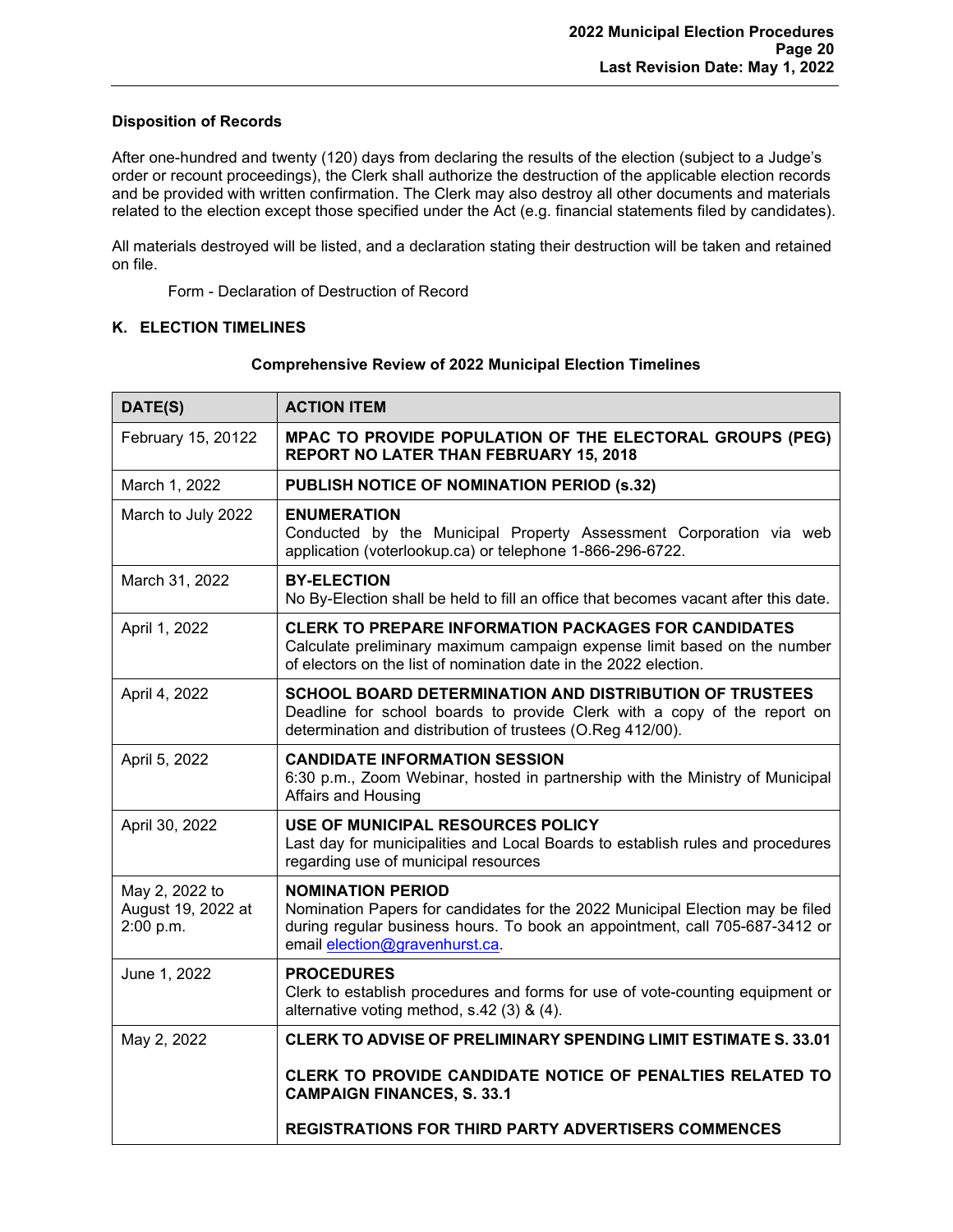| DATE(S)                                  | <b>ACTION ITEM</b>                                                                                                                                                                                                                                                      |
|------------------------------------------|-------------------------------------------------------------------------------------------------------------------------------------------------------------------------------------------------------------------------------------------------------------------------|
| July/August 2022                         | PRELIMINARY LIST OF ELECTORS (PLE)<br>MPAC to provide Gravenhurst with PLE. Clerk then corrects for errors and<br>prepares Voters List.                                                                                                                                 |
| July 31, 2022                            | DEFAULT DATE FOR MPAC TO DELIVER PRELIMINARY LIST OF<br><b>ELECTORS (PLE)</b>                                                                                                                                                                                           |
| August 19, 2022                          | <b>NOMINATION DAY</b><br>Nomination Papers for candidates for the 2022 Municipal Election may be filed<br>no later than 2:00 p.m.                                                                                                                                       |
|                                          | <b>WITHDRAWAL OF CANDIDATE</b><br>Candidates wishing to withdraw nomination must do so no later than 2:00 p.m.                                                                                                                                                          |
|                                          | LAST DAY TO WITHDRAW A QUESTION ON THE BALLOT                                                                                                                                                                                                                           |
| August 22, 2022                          | <b>CERTIFICATION OF NOMINATION PAPERS</b><br>Clerk to Certify or Reject nominations no later than 4:00 p.m.                                                                                                                                                             |
|                                          | <b>DECLARE ELECTION / ACCLAMATIONS</b><br>Clerk to post list of Candidates and Acclamations.                                                                                                                                                                            |
| August 24, 2022                          | <b>ADDITIONAL NOMINATIONS (IF NECESSARY)</b><br>If necessary, additional nominations will be received between 9:00 a.m. and 2:00<br>p.m.                                                                                                                                |
| August 25, 2022                          | <b>ADDITIONAL NOMINATIONS - CERTIFICATION OF NOMINATION PAPERS</b><br>BEFORE 4:00 PM, S.35(1)2 - ACCLAMATION(S) AFTER 4:00 P.M.                                                                                                                                         |
|                                          | <b>CANDIDATE AND THIRD PARTY ADVERTISER INFORMATION SESSION -</b><br><b>FINANCIAL STATEMENTS</b><br>6:30 p.m., Zoom Webinar                                                                                                                                             |
| August 31, 2022                          | ALTERNATIVE LAST DAY FOR MPAC TO DELIVER PLE (if agreed to by<br><b>MPAC and Clerk)</b>                                                                                                                                                                                 |
|                                          | COMPLETE CORRECTIONS TO PLE AND REPRODUCE IT AS THE<br>VOTERS' LIST, S. 23(2)                                                                                                                                                                                           |
| September 1, 2022<br>To October 24, 2022 | <b>AMEND VOTERS' LIST</b><br>Applications (including acceptable identification) may be made to the Clerk to<br>make additions, corrections or deletions of own information to the Voters list.                                                                          |
| September 4, 2022                        | <b>VOTERS' LIST</b><br>Last day for Clerk to reproduce Voters' list and provide to Candidates.                                                                                                                                                                          |
| September TBD                            | <b>VOTER REGISTRATION PORTAL AVAILABLE ON TOWN WEBSITE</b><br>Online module to allow individuals to determine whether they are on the Voters<br>List.                                                                                                                   |
| September TBD                            | LAST DATE FOR CHANGES TO VOTERS' LIST FOR INITIAL VOTER<br><b>INFORMATION LETTER</b><br>For every Elector who qualified to be on the Voters' List by 12:00 p.m., a VIL will<br>be mailed to the Elector's mailing address as shown on the Voters' List at that<br>time. |
| September TBD                            | <b>TESTING OF INTERNET/TELEPHONE VOTING SYSTEM</b><br>Logic and Accuracy testing.                                                                                                                                                                                       |
| September TBD                            | <b>INTERNET/TELEPHONE BALLOT PROOF</b><br>Clerk to sign off on ballot proof.                                                                                                                                                                                            |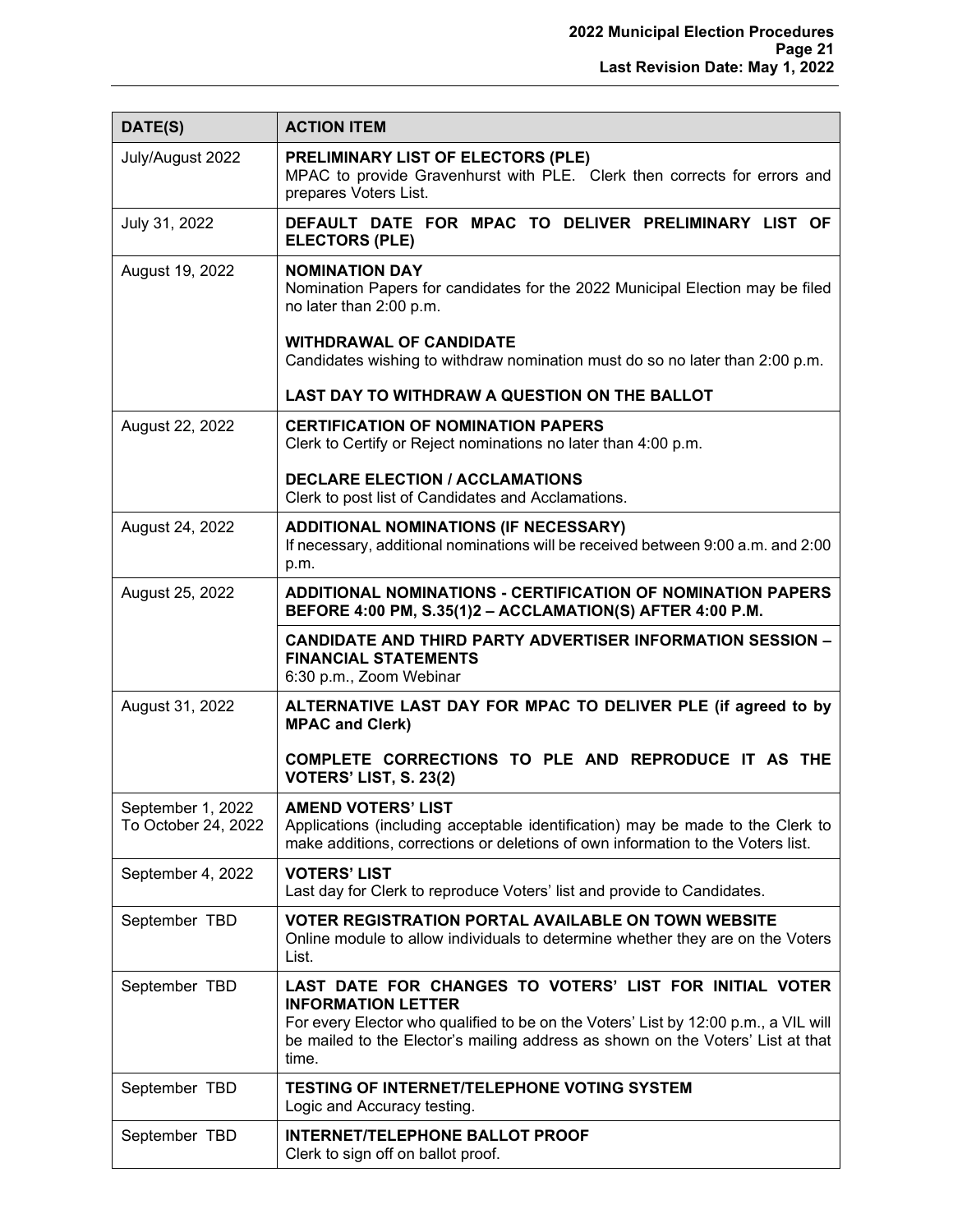| DATE(S)                                            | <b>ACTION ITEM</b>                                                                                                                                                                                                                                                                     |
|----------------------------------------------------|----------------------------------------------------------------------------------------------------------------------------------------------------------------------------------------------------------------------------------------------------------------------------------------|
| September TBD                                      | <b>CLERK TO SIGN OFF ON VOTER INFORMATION LETTER</b>                                                                                                                                                                                                                                   |
| October TBD                                        | <b>VOTER INFORMATION LETTERS PRINTED AND MAILED TO ELECTORS</b>                                                                                                                                                                                                                        |
| October TBD to<br>October 24, 2022 at<br>8:00 p.m. | REPLACEMENT VOTER INFORMATION LETTERS<br>Replacement VILs available for eligible electors who did not receive a kit,<br>misplaced or required amendments.                                                                                                                              |
| September 26, 2022                                 | <b>ISSUE CERTIFICATE OF MAXIMUM CAMPAIGN SPENDING LIMITS</b><br>Clerk to provide Candidates with Certificate of Maximum Campaign Spending<br>Limits.                                                                                                                                   |
| September 26, 2022                                 | <b>ISSUE INTERIM LIST OF VOTERS' LIST CHANGES TO ELECTORS</b><br>As per Section 27(1) of the MEA, provide notice of Voters' List changes from<br>September 15, 2022 to September 25, 2022.                                                                                             |
| September 30, 2022                                 | <b>DEADLINE TO ESTABLISH COMPLIANCE AUDIT COMMITTEE</b><br>Council must establish a Compliance Audit Committee to process compliance<br>audit applications prior to October 1 in an election year. Term of appointment<br>for committee is the same as the term of office for Council. |
| October 17, 2022                                   | <b>ZERO REPORT</b><br>Printing of Zero Report. Candidates and / or scrutineers in audience request to<br>sign off on Report.                                                                                                                                                           |
| October 17, 2022 at<br>10:00 a.m.                  | <b>VOTING PERIOD COMMENCES</b>                                                                                                                                                                                                                                                         |
| October 21, 2022                                   | <b>LAST DAY FOR THIRD PARTY ADVERTISERS TO REGISTER</b>                                                                                                                                                                                                                                |
| <b>October 24, 2022</b>                            | <b>VOTING DAY</b><br>Final day that qualified Electors may cast their vote up to 8:00 p.m.                                                                                                                                                                                             |
|                                                    | Unofficial election results will be released after 8:00 p.m.                                                                                                                                                                                                                           |
| October 25, 2022                                   | <b>ELECTION RESULTS</b><br>The Clerk will declare the official election results as soon as possible after<br>Election Day.                                                                                                                                                             |
|                                                    | <b>RECOUNT</b><br>In the event of a tied vote a recount must be held within 15 days of the declaration<br>of the results by the Clerk (MEA, Section 56)                                                                                                                                |
|                                                    | A recount on request from Council / Board / Minister received within 30 days of<br>the declaration of results must be held within 15 days of the receipt of the request<br>(MEA Section 57, 58)                                                                                        |
| November 15, 2022                                  | 2022 - 2026 TERM OF OFFICE COMMENCES                                                                                                                                                                                                                                                   |
| November 17, 2022                                  | <b>INAUGURAL COUNCIL MEETING</b><br>Inaugural Council Meeting (Town of Gravenhurst) for 2022 - 2026 Term of<br>Council. To be held at the Gravenhurst Opera House at 7:00 p.m.                                                                                                         |
| November 23, 24, 25<br>(TBD)                       | <b>GRAVENHURST NEW COUNCIL ORIENTATION</b><br>Held at the Gravenhurst Council Chamber, 3-5 Pineridge Gate, Gravenhurst                                                                                                                                                                 |
| November 22, 2022                                  | CLERK TO PROVIDE MPAC WITH THE FINAL LIST OF CHANGES TO THE<br><b>VOTERS LIST</b> (MEA Section 27(2))                                                                                                                                                                                  |
| December 31, 2022                                  | <b>CAMPAIGN PERIOD ENDS</b><br>Deadline for Candidates to provide Clerk with written notification of deficit and<br>continuation of campaign period. This also applies to Third Party Advertisers                                                                                      |